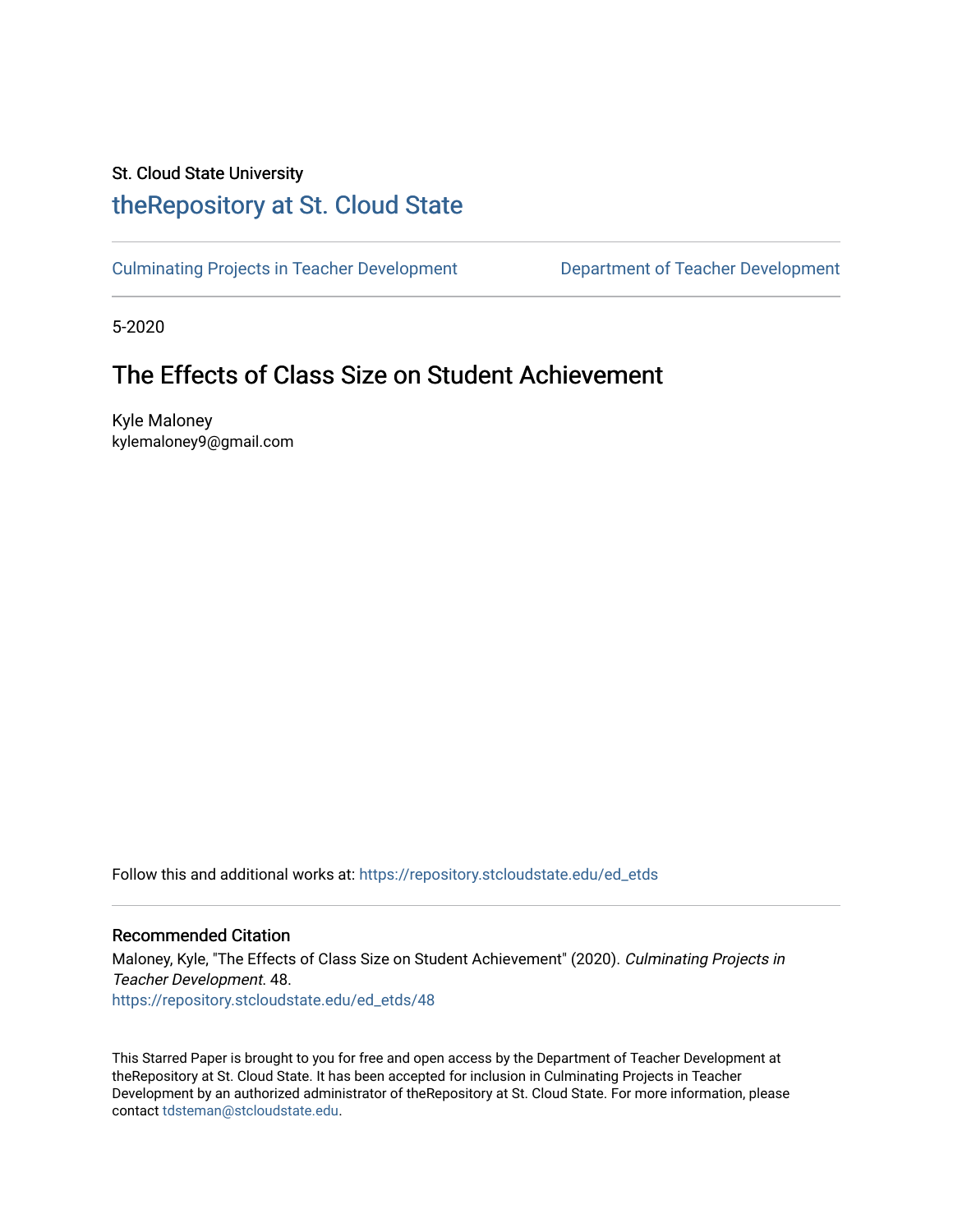# **The Effects of Class Size on Student Achievement**

by

Kyle Maloney

A Starred Paper

Submitted to the Graduate Faculty of

St. Cloud State University

in Partial Fulfillment of the Requirements

for the Degree

Master of Science in

Curriculum and Instruction

May, 2020

Starred Paper Committee: Ramon Serrano, Chairperson Hsueh-I Lo Agusto Rojas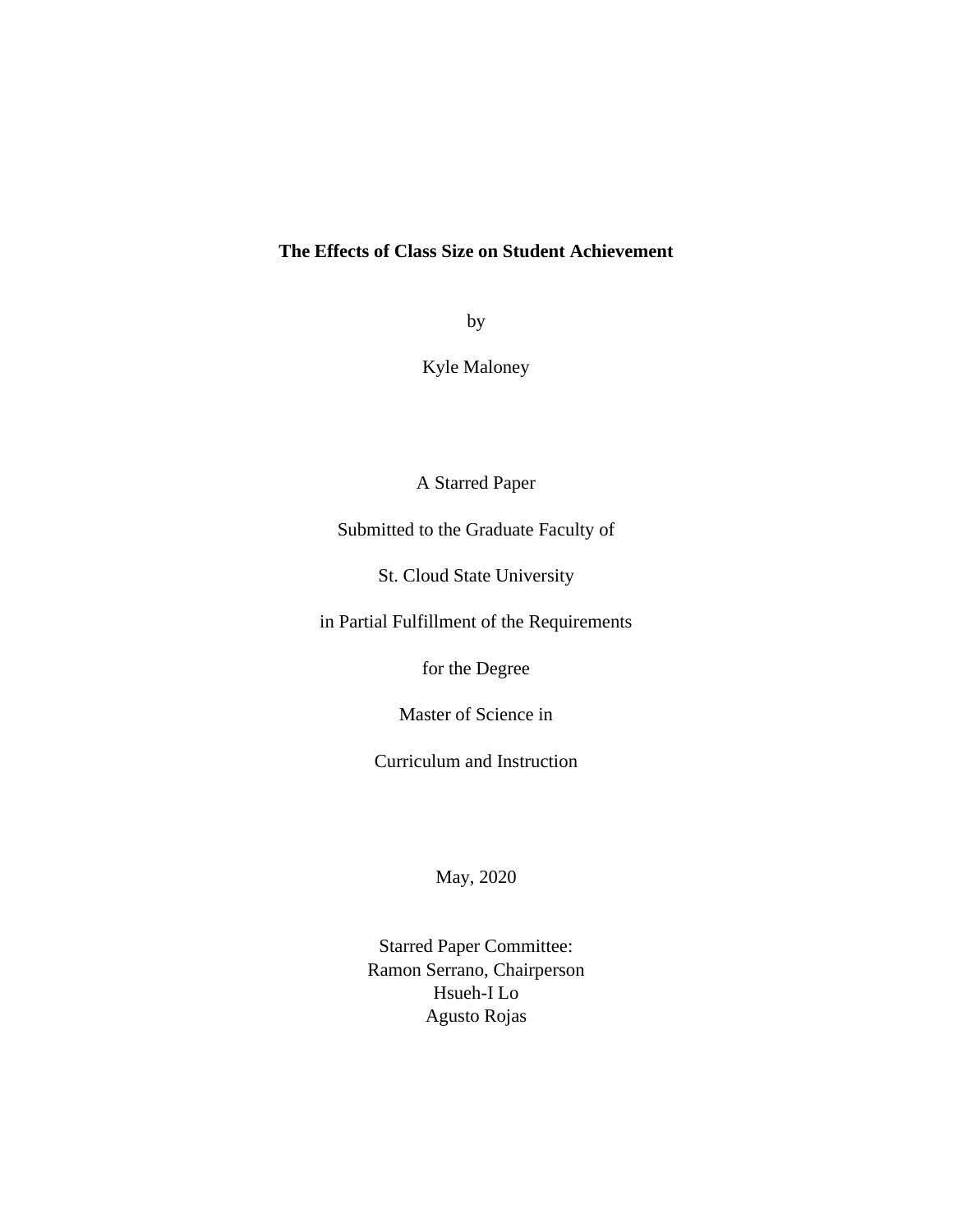# **Table of Contents**

|         | $\overline{4}$ |
|---------|----------------|
|         | 5              |
| Chapter |                |
| 1.      | 6              |
|         | 6              |
|         | 6              |
|         | 7              |
|         | 7              |
| 2.      | 9              |
|         | 9              |
|         | 10             |
|         | 12             |
|         | 14             |
|         | 16             |
|         | 17             |
| 3.      | 18             |
|         | 18             |
|         | 19             |
|         | 23             |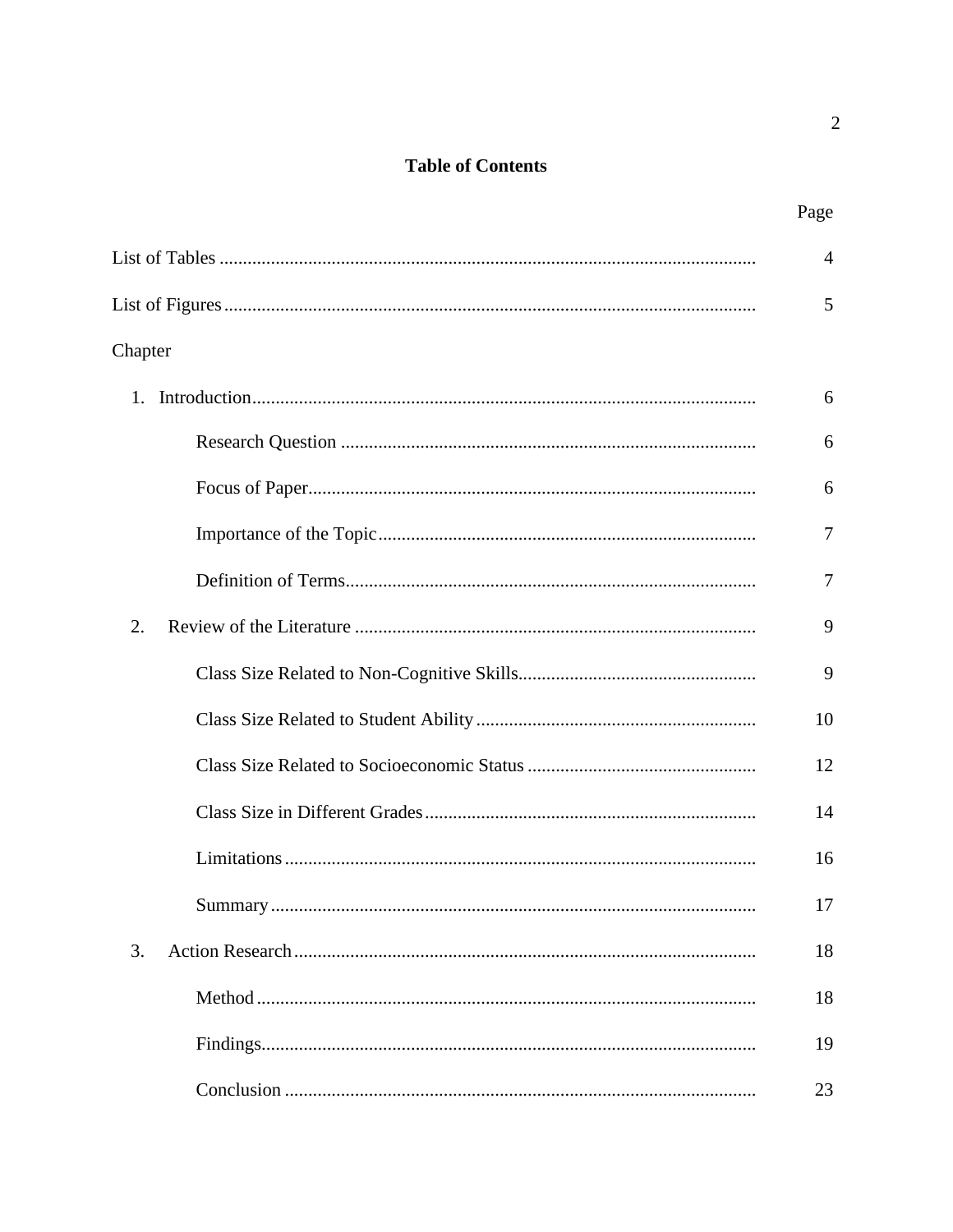| Chapter        | Page |
|----------------|------|
|                | 25   |
|                | 26   |
|                | 28   |
| Appendices     |      |
| $\mathsf{A}$ . | 30   |
| <b>B.</b>      | 32   |
| C.             | 34   |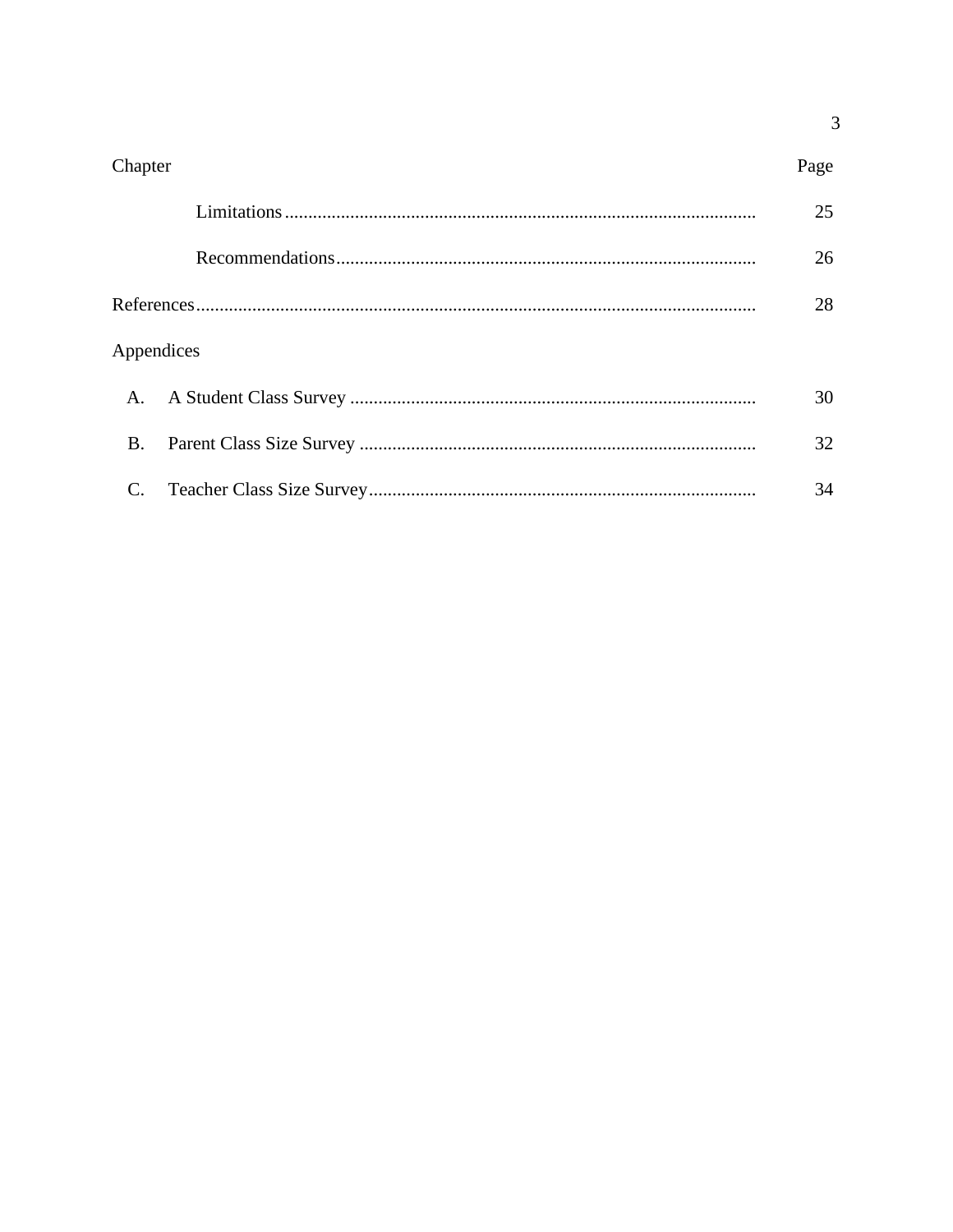# **List of Tables**

| Table |  | Page |  |
|-------|--|------|--|
|       |  |      |  |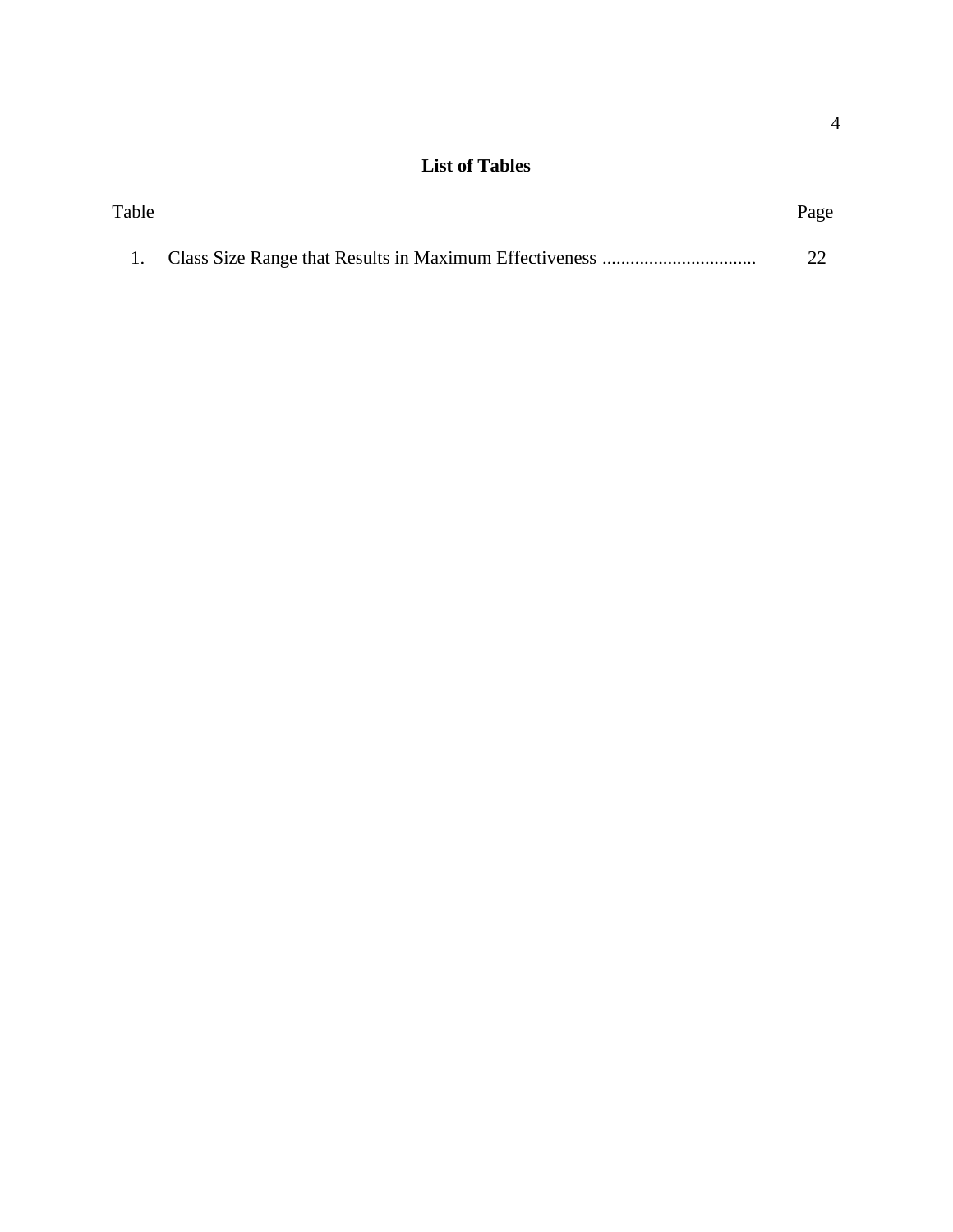# **List of Figures**

| Figure | Page |
|--------|------|
|        |      |
|        |      |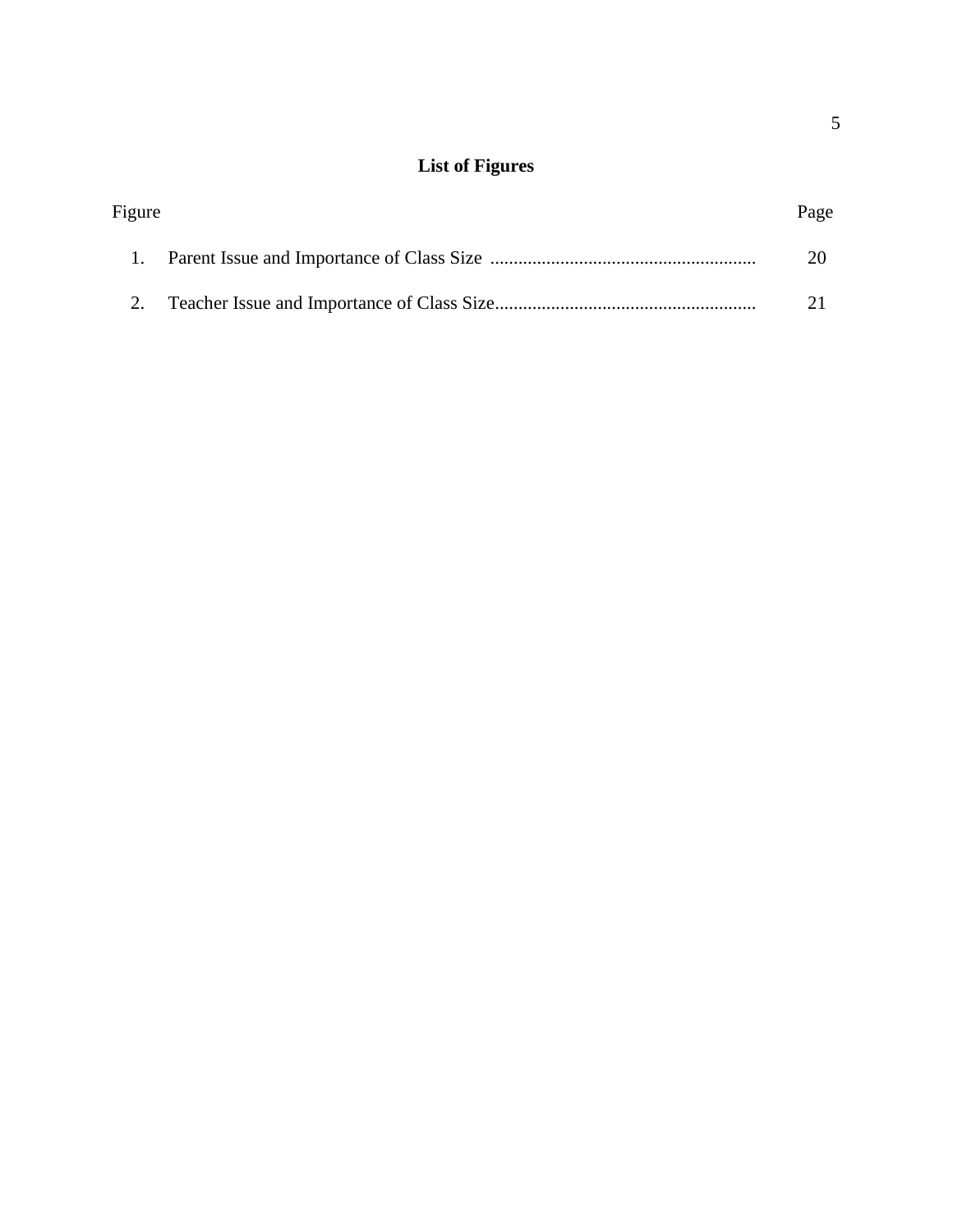#### **Chapter 1: Introduction**

I am interested in looking at the effects of class size on student academic achievement because the school district that I teach in has executed annual budget cuts for the past 4 years. Each year I have seen my average class size increase. In the 2014-2015 school year, my average class size was 25 students per class. In the 2018-2019 school year, my average class size had increased to 34.5 students per class. That is an increase of 38% in just 4 years. This increase left me wondering what effects these large classes were having on my students.

Results from the Gallup Poll show that 75% of parents and over 80% of teachers believe that reducing class size greatly improves student achievement (Folger & Breda, 1989). This conclusion seems intuitive. Fewer students would mean more individual time for the teacher with each student; thus, resulting in academic success. This theory is challenged by popular author, Malcolm Gladwell, who uses small class size "as an example of a thing we are convinced is such a big advantage [but] might not be such an advantage at all" (Schanzenbach, 2014, p. 1). A reason I chose this topic was to test the validity of these theories. In this paper, I examine articles from around the world to discover what effects class size has on student academic achievement.

### **Research Question**

The following research question guided the development of this starred paper: How does class size affect student academic achievement?

#### **Focus of Paper**

The quantitative and qualitative research studies reviewed in Chapter 2 were published throughout the world. Study participants included students in grades 9-12, parents of students in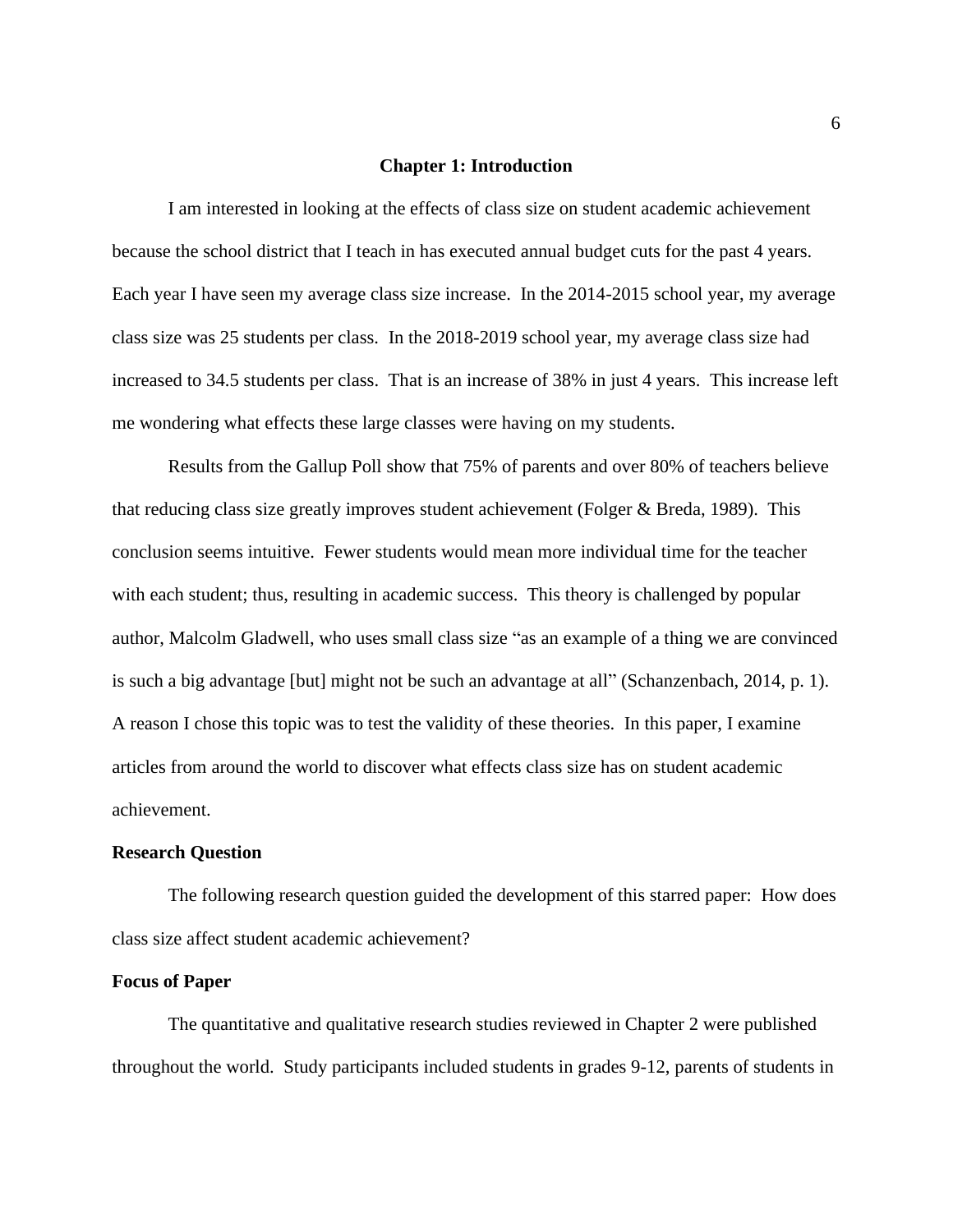grades 9-12, and 9-12<sup>th</sup>-grade teachers. Academic Search Premier and EBSCO were used as the primary database to find relevant journal articles. In addition, Google Scholar was used to search articles.

The focus of my research was to examine class size effects on student academic achievement. Chapter 2 is organized into four main parts: class size related to non-cognitive skills, class size related to student ability, class size related to socioeconomic status (SES), and class size in different grades. Chapter 3 discusses the method, findings, conclusion, limitations, and recommendations of my study.

# **Importance of the Topic**

With the rise in high stakes testing and a shift toward Common Core Standards, student achievement has been subject to increased measurement and accountability (Schanzenbach, 2014). At the same time, public schools across the nation are dealing with the problem of underfunding (Rowe & Lubienski, 2017). The combination of the two issues has left teachers with larger class-sizes and increased pressure for students to succeed in the classroom (Rowe & Lubienski, 2017). I reviewed the literature and preformed action research to discover if this rise in class size has led to an impact on student achievement.

#### **Definition of Terms**

*Class size.* Hoxby (2000) defined "class size is equal to regular enrollment divided by the number of classes" (p. 1245).

*Student achievement.* Modlin (2008) defined "commonly attendance rate, grade point average, discipline referrals, drop-out rate, co-curricular participation, standardized test scores by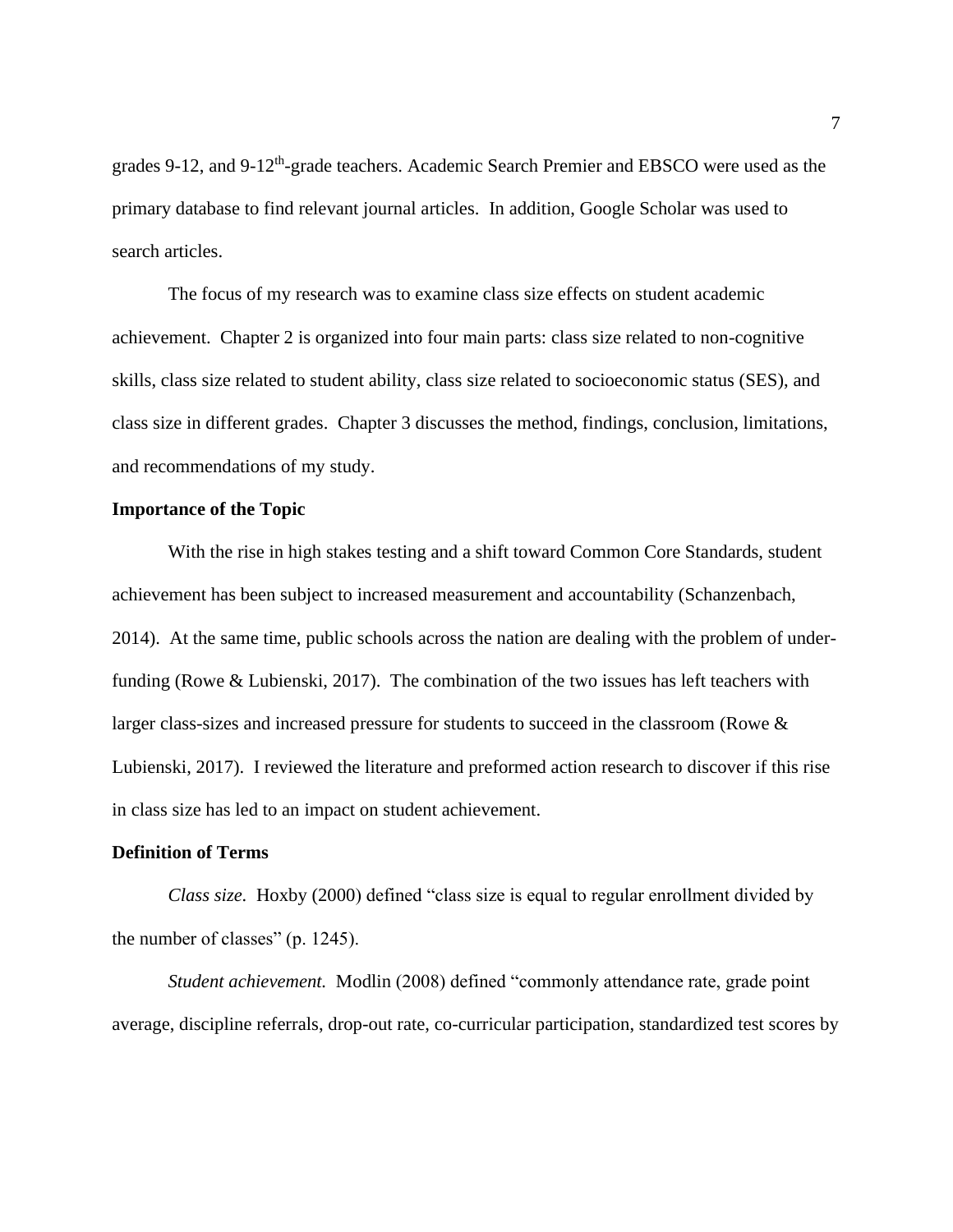subgroup and by subject, or other measures defined by No Child Left Behind of 2001 (Public Law 107-120) are used as indicators of success or progress" (p. 40).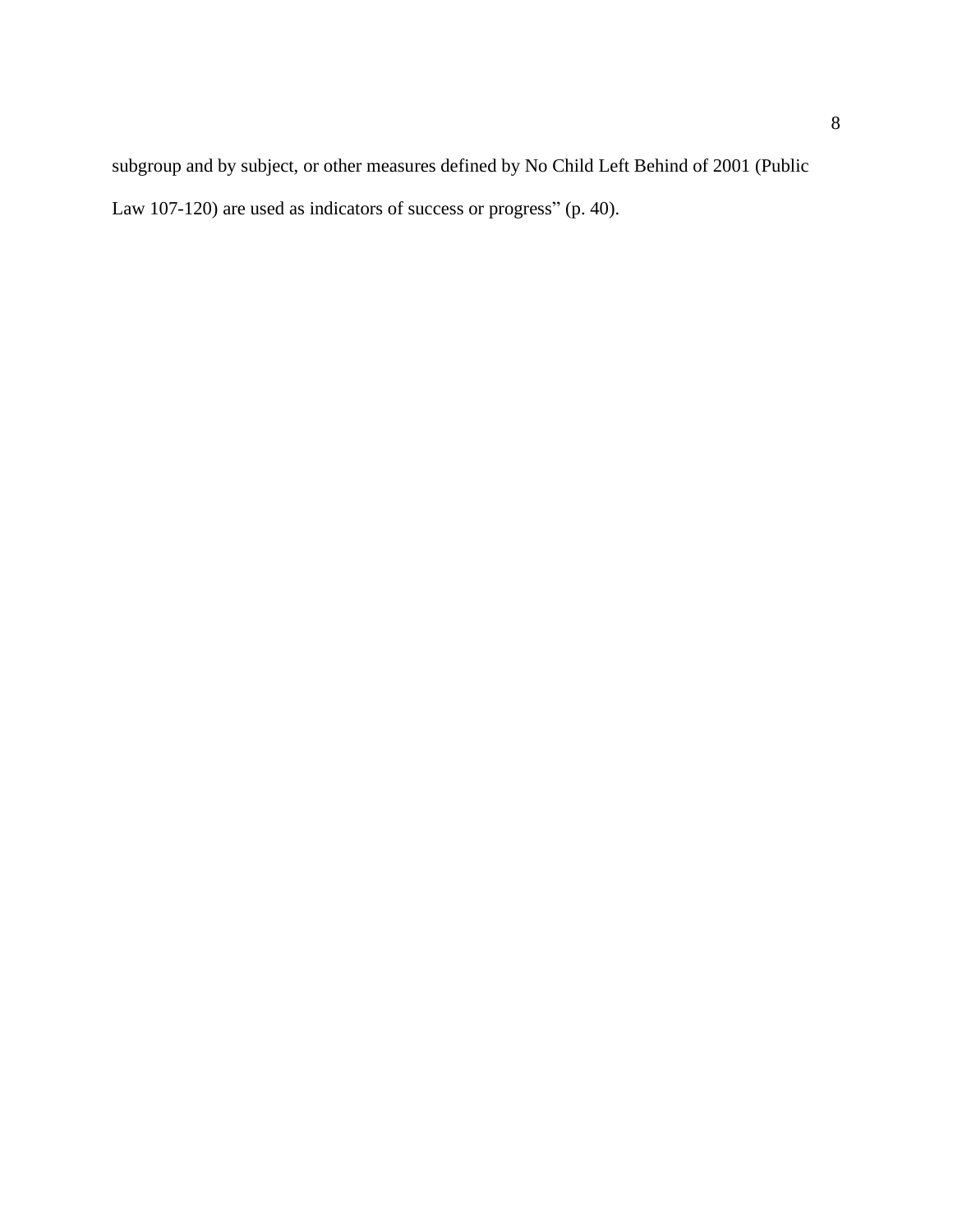#### **Chapter 2: Review of the Literature**

The purpose of this literature review was to examine the effects of class size on student achievement. In Chapter 1, the background information was introduced. This chapter is organized into four major sections: class size related to non-cognitive skills, class size related to student ability, class size related to SES, and class size in different grades.

#### **Class Size Related to Non-Cognitive Skills**

Brunello and Schlotter (2011) defined non-cognitive skills as: "personality traits that are weakly correlated with measures of intelligence, such as the IQ index" (p. 5). Recent studies have shown a direct correlation between non-cognitive skills and student academic achievement (Chatterji & Lin, 2018; Pipere & Mierina, 2017). Since this correlation exists, I analyzed how class size affects non-cognitive skills, thus affecting student academic achievement. I found that smaller class sizes improve non-cognitive skills in students.

Dee and West (2011) used nationally representative survey data across middle school reading and math classes to estimate how class size effects non-cognitive skills. They found that reductions in class size were associated with improvements in non-cognitive skills related to psychological engagement with school (Dee & West, 2011). Some of these improvements include more positive reaction to teachers, peers, and academics in general, higher levels of interest and motivation, lower levels of boredom and anxiety, and a greater sense of belonging (Dee & West, 2011). Dee and West's analysis adds to the growing literature indicating that noncognitive skills matter for subsequent academic success. Dee and West offered a hypothesis for their findings: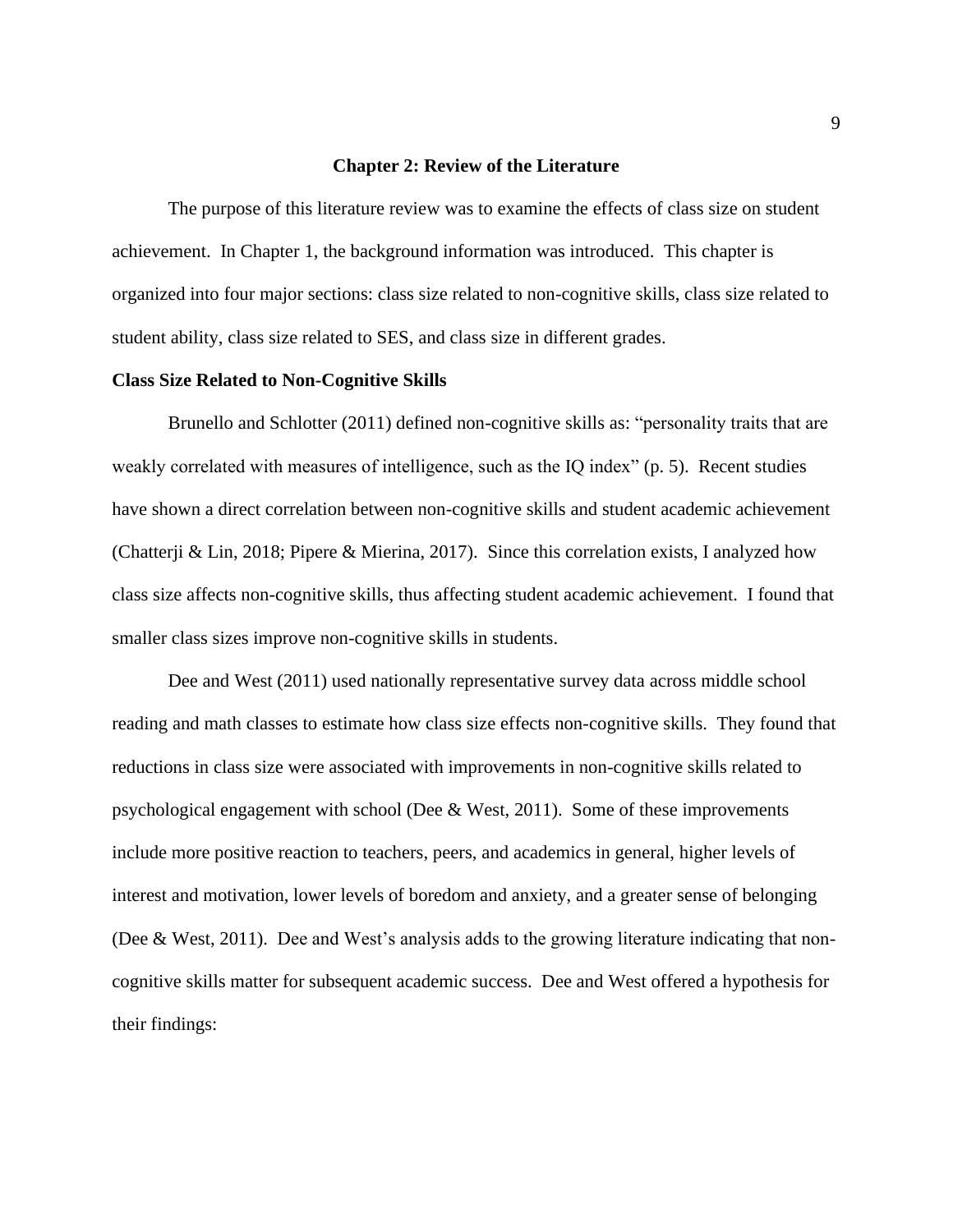Smaller classes promote behavioral engagement by allowing teachers to limit disruptive behavior as well as to encourage attentiveness and asking questions. Smaller classes may also help teachers promote emotional engagement in the form of student interest and personal academic identification. Finally, smaller classes may promote cognitive engagement by allowing teachers to assist students in flexible problem-solving in the face of challenges. (p. 33)

These findings are in-line with Fredriksson, Öckert, and Oosterbeek's (2013) results of a study on the long-term effects of class size. Fredriksson et al. (2013) used unique Swedish data to trace the effects of changes in class size in primary school on cognitive and non-cognitive achievement at ages 13, 16, and 18. Fredriksson et al. found that placement in a small class during grades 4 to 6 increases non-cognitive ability at age 13. These results, combined with Dee and West's (2011) findings, indicate that smaller class size improves non-cognitive skills, which in turn, improves academic achievement (Chatterji & Lin, 2018; Pipere & Mierina, 2017).

#### **Class Size Related to Student Ability**

Konstantopoulos and Chung (2009) used quantile regression analyses from Tennessee's Student Teacher Achievement Ratio (STAR) project to provide convincing evidence that all types of students (e.g., low, medium, and high achievers) benefit from being in small classes (in early grades) across all achievement tests. Project STAR was a study of 325 K-3 classrooms across 75 schools in Tennessee. Over 7,000 students were randomly assigned into one of three interventions: small class (13 to 17 students per teacher), regular class (22 to 25 students per teacher), and regular-with-aide class (22 to 25 students). As part of the project, students were given the Stanford Achievement Test periodically throughout the 4 years of the study. The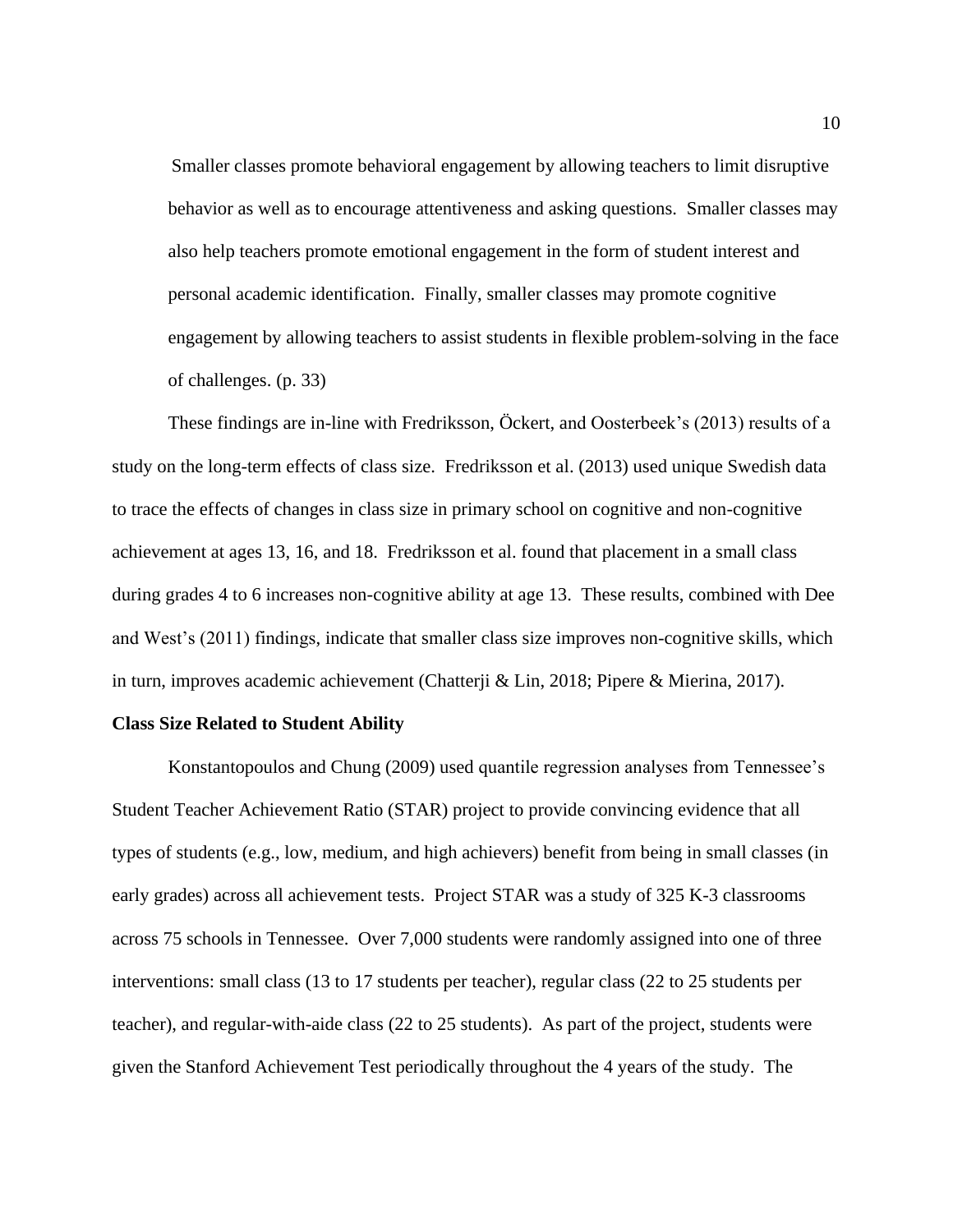students' scores were recorded and analyzed (Folger & Breda, 1989). Specifically, Konstantopoulos and Chung (2009) found, "for certain grades, in reading and science, low achievers seem to benefit more from being in small classes for longer periods. It appears that the lasting benefits of the cumulative effects of small classes may reduce the achievement gap in reading and science in some of the later grades" (p. 125). Konstantopoulos and Chung (2009) offered a hypothesis for their findings:

One hypothesis is that in small classes teachers are more likely to identify low achievers and hence are more likely to provide instruction designed to benefit these students in early grades. Alternatively, in small classes, there is a higher likelihood for low achievers to interact with teachers and be more engaged in learning. (p. 150)

These findings would suggest that small class size increase student achievement for students of all academic achievement levels, and for low achievers in particular.

Konstantopoulos and Chung's (2009) findings are in-line with research done by Bosworth (2014) who examined  $4<sup>th</sup>$  and  $5<sup>th</sup>$ -grade class size data provided by the North Carolina Education Research Data Center. Bosworth concluded that "class size reductions appear to both raise average attainment and help close achievement gaps" (p. 162).

Babcock and Betts (2009) used a panel dataset containing achievement scores, grade point averages, and a rich set of behavior measures for primary school students in the San Diego Unified School District to analyze the effects of class size. Babcock and Betts' findings indicate that class-size expansion may reduce gains for low achievement students. Babcock and Betts offered an explanation for their findings: "larger gains for disadvantaged students may have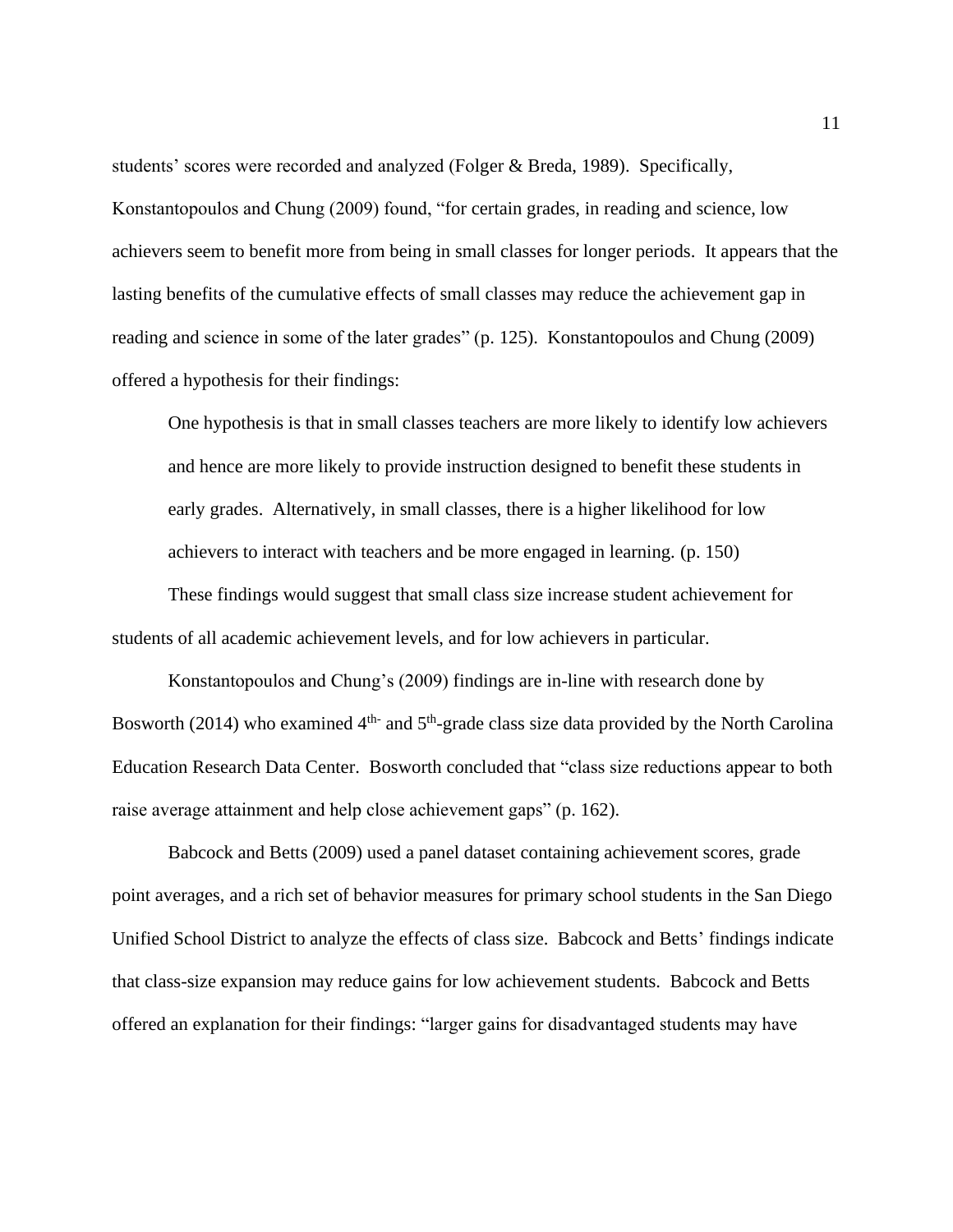occurred because small classes allow teachers to incentivize disengaged students more effectively, or because students are better able connect to the school setting in small classes" (p. 321). These findings, combined with Bosworth's (2014), strengthen the notion that small class size increases student achievement for low academic achievers.

### **Class Size Related to Socioeconomic Status**

Finn, Gerber, and Boyd-Zaharias (2005) used data from Project STAR to analyze the effects of small classes on the likelihood of graduating from high school. Finn et al. (2005) collected data from 4,948 students who had participated in Project STAR from K-3, and had graduated, or dropped out of high school. Finn et al. found that more years in small classes had an increasing effect on the odds of completing high school. The findings were even more pronounced for students who were receiving free and reduced lunch. The data showed that for these low SES students: "The odds of graduating were 67.0% greater for students attending small classes for 3 years and almost 2.5 times greater for students attending small classes for 4 years" (Finn et al., 2005, p. 219). This study also analyzed student performance in grades K-3 as an indicator of a student's odds of graduating high school and found, "attending small classes for 3 or 4 years in the early grades had a positive effect on high school graduation above and beyond the effect on early academic performance" (Finn et al., 2005, p. 219). These findings indicate that small class size increases academic achievement, particularly for low SES students.

These findings are comparable to research was done by Folger and Brenda (1989) who also analyzed data from Project STAR. Their research involved examining the small class size effect on SES schools (e.g., inner-city, suburban, rural, and urban). Their research found that the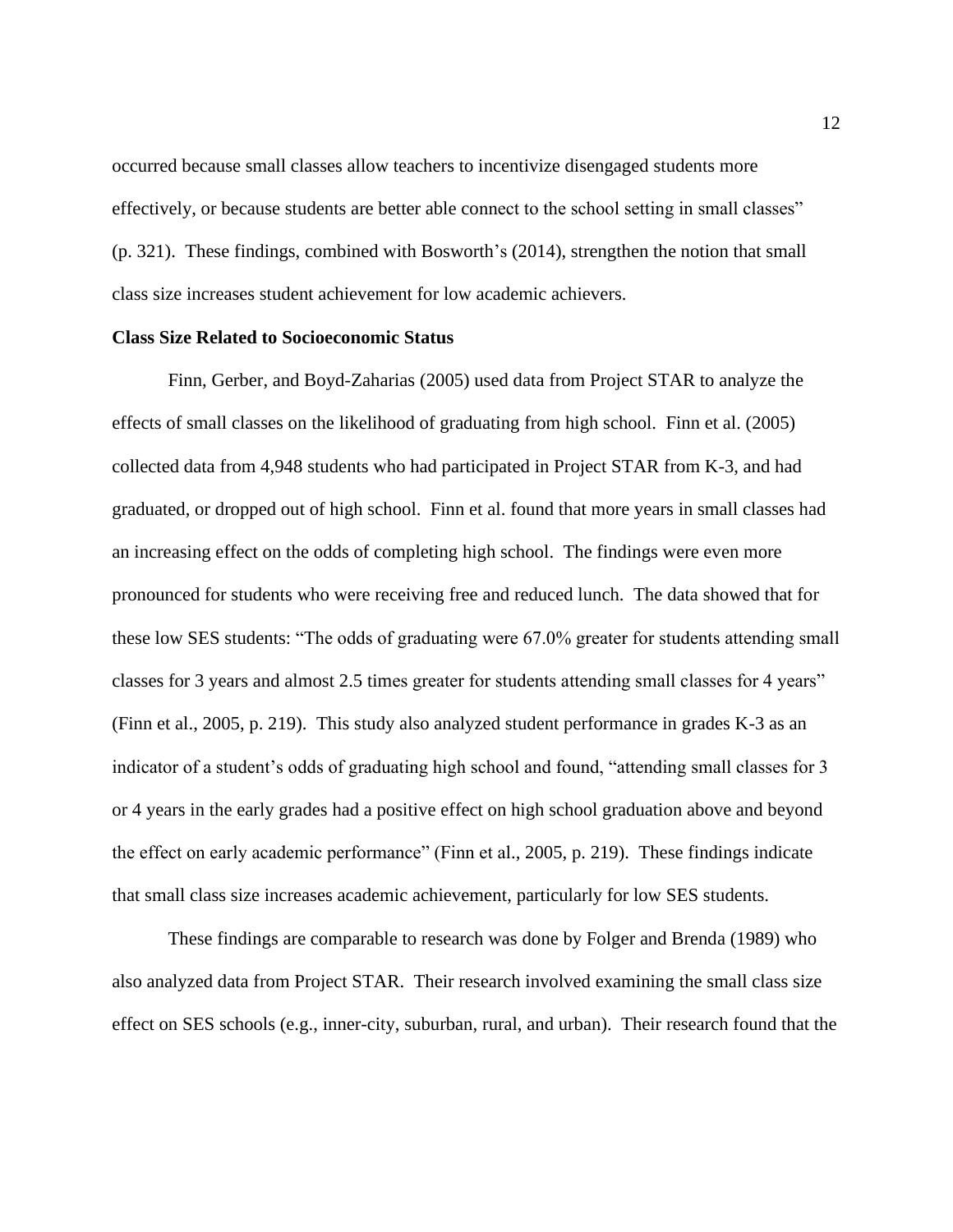small class advantage is found in all types of SES schools. However, largest, on the average, in inner-city schools as compared with other types of schools (Folger & Brenda, 1989).

Krueger and Whitmore (2001) found that the beneficial effect of smaller classes on college aspirations appears to be particularly strong for students on free or reduced-price lunch. In the study, the researchers analyzed follow-up data from Project STAR, specifically ACT and SAT test data. The study found that students who attended small classes from K-3 had a significantly higher probability of taking either the ACT or SAT tests. Since most colleges require one of the two tests, a conclusion can be made that small class sizes appear to be beneficial to college aspirations of students who received free and reduced lunch (Krueger & Whitmore, 2001).

Vasquez, Williams, and Jez (2010) collected data from 419 schools in Houston, Dallas, and Austin, Texas. These are typical urban school districts serving mostly low-income students (Vasquez et al., 2010). The researchers examined different variables to determine the most powerful predictor of changes in reading and math scores. The researchers found that "the most powerful predictor of changes in reading and math in all models was decreasing the studentteacher ratio" (Vasquez et al., 2010, p. 52). The researchers went on to note that, "decreasing the student-teacher ratio by 1 percentage point would increase the percentage of students proficient on the TAKS by 3% for reading and by 4% for math" (Vasquez et al., 2010, p. 52). These findings, along with the findings from Folger and Breda (1989) and Krueger and Whitmore (2001), indicate that small class size increases academic achievement for low SES students.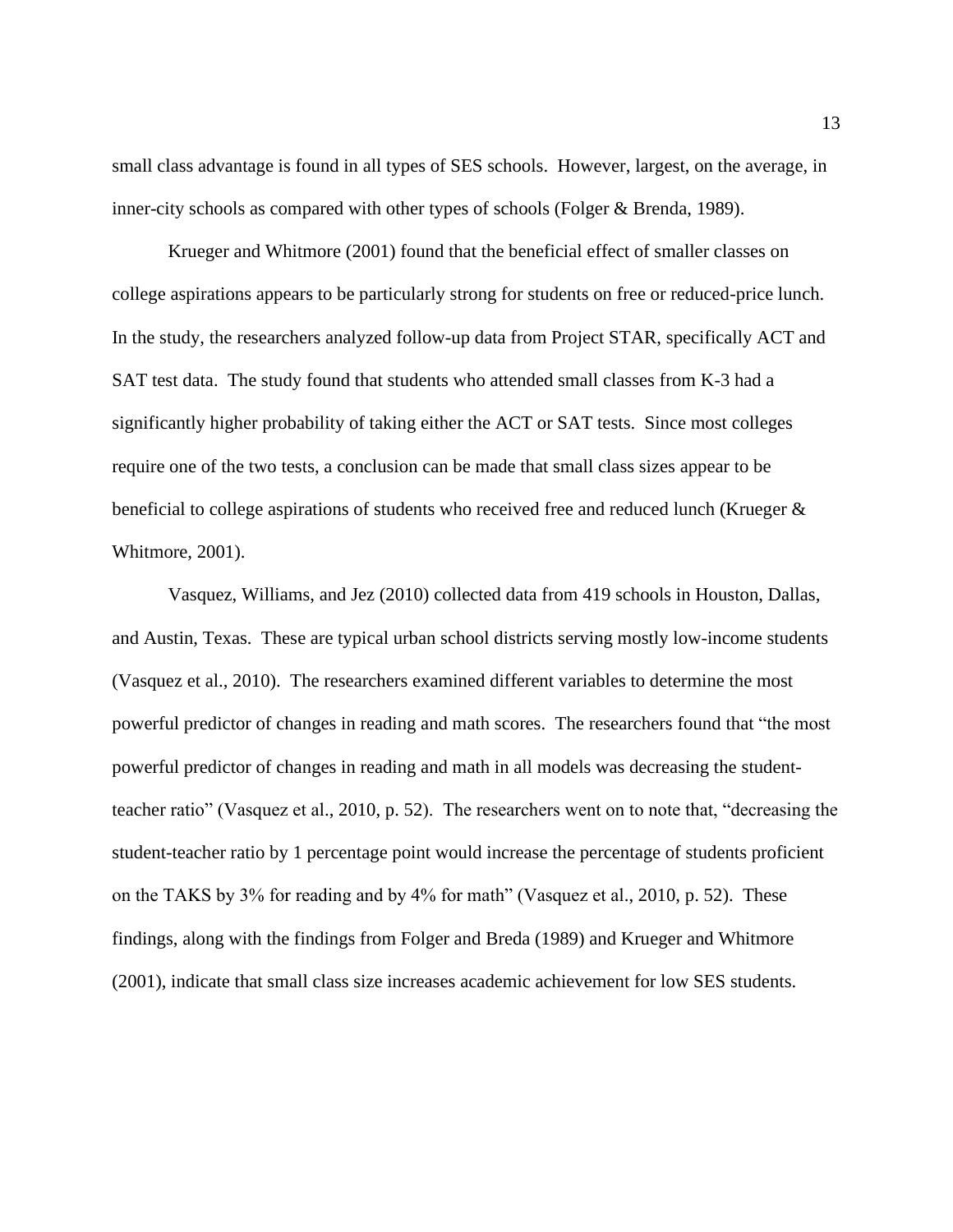### **Class Size in Different Grades**

Folger and Breda (1989), in their study of Project STAR, found that K-3 grade students who attended small classes scored significantly higher than students in regular-size classes in reading and math as well as in other subtests of the Stanford Achievement Test each year of the project. Also, the researchers found that academic gains in first grade are about 15% larger in small classes than in regular classes (Folger & Breda, 1989). The researchers offer a hypothesis for their findings, "One possible explanation of the larger effects in kindergarten and grade 1 is that it is more difficult to manage a large group of students who are not well socialized into classroom routines" (Folger & Breda, 1989, p. 24). The researchers also examined the number of times a student was retained or held back a year. The researchers found that "Over the 4 years of Project STAR, 19.8% of the small class students were retained, as compared with 27.4% of students in regular classes. This 7.2% difference in favor of small classes means fewer small class students had to repeat a grade" (Folger & Breda, 1989). These findings would indicate that small class size is beneficial to students in elementary grades.

Konstantopoulos and Chung (2009) found all types of students benefit more in later grades from being in small classes in early grades. "Longer periods in small classes produced higher increases in achievement in later grades for all types of students" (Konstantopoulos & Chung, 2009, p. 125). The researchers offer a hypothesis for why class size reduction is an appealing intervention by noting: "it (class size reductions) is easy to implement and does not necessarily require changes in teaching methods or instructional practices" (Konstantopoulos & Chung, 2009, p. 127).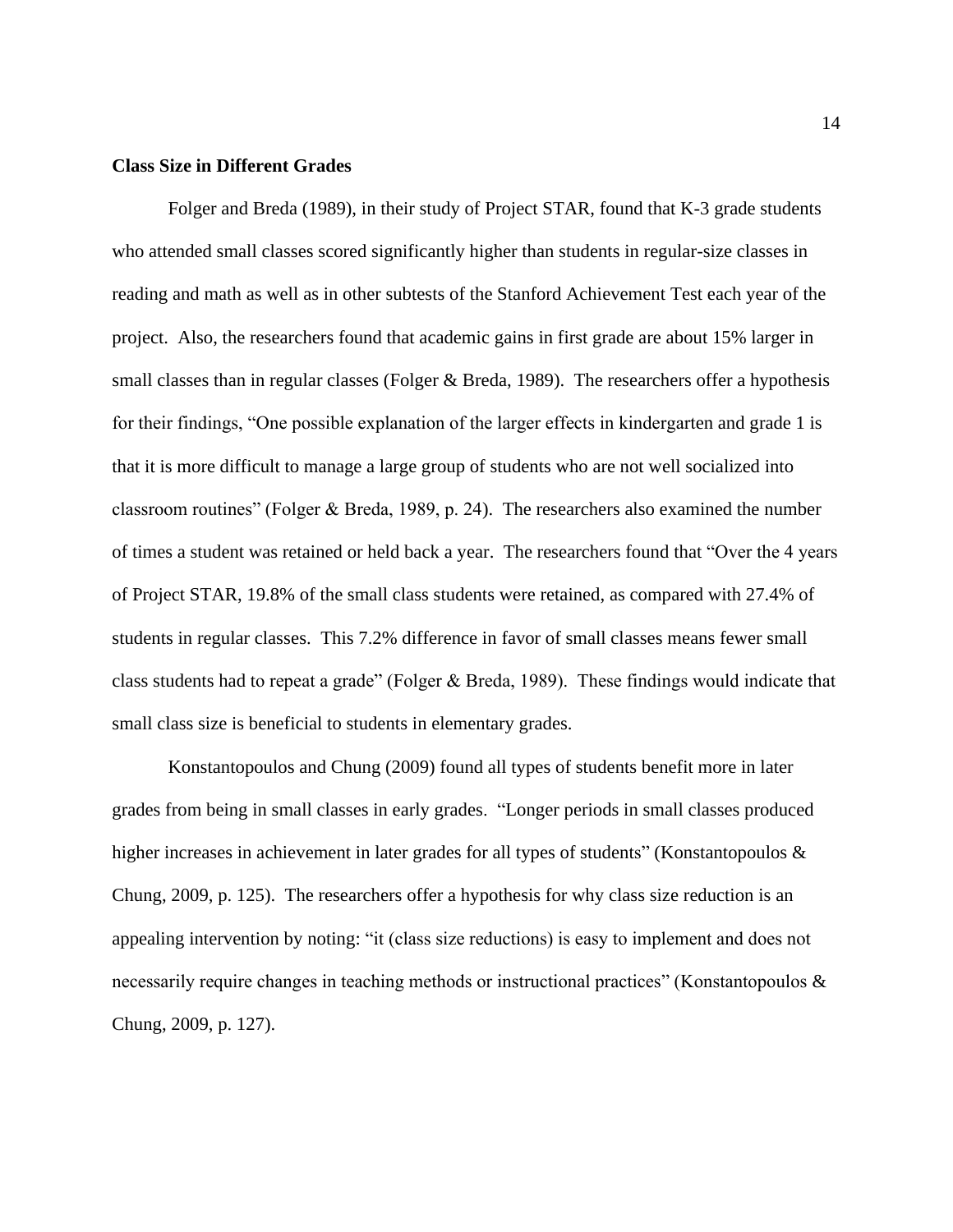Finn et al. (2005) used Project STAR data to examine the effects of class size in K-3 classes on high school graduation. The researchers found that a small class was associated with a significantly higher graduation rate (Finn et al., 2005). Since high school graduation is an effect of student academic achievement, this finding strengthens the notion that small class size is beneficial to students in elementary grades.

Glass and Smith's (1979) meta-analysis of small class sizes found that small class sizes (20 students or less) were associated with improved academic performance. The researchers describe their findings:

Taking all findings of this meta-analysis into account, it is safe to say that between classsizes of 40 pupils and one pupil lie more than 30 percentile ranks of achievement. The difference in achievement resulting from instruction in groups of 20 pupils and groups of 10 can be larger than 10 percentile ranks in the central regions of the distribution. There is little doubt that other things equal, more is learned in smaller classes.

Bosworth (2014), in his analyses of  $4<sup>th</sup>$ - and  $5<sup>th</sup>$ -grade class size data provided by the North Carolina Education Research Data Center, estimated: "the relationship between class size and the standard deviation of student achievement within a classroom to be positive on average, even after controlling for classroom composition" (p. 162). This finding, along with the findings of Finn et al. (2005), Konstantopoulos and Chung (2009), Folger and Breda (1989), and Glass and Smith (1979), reinforce the indication that small class size is beneficial to students in elementary grades.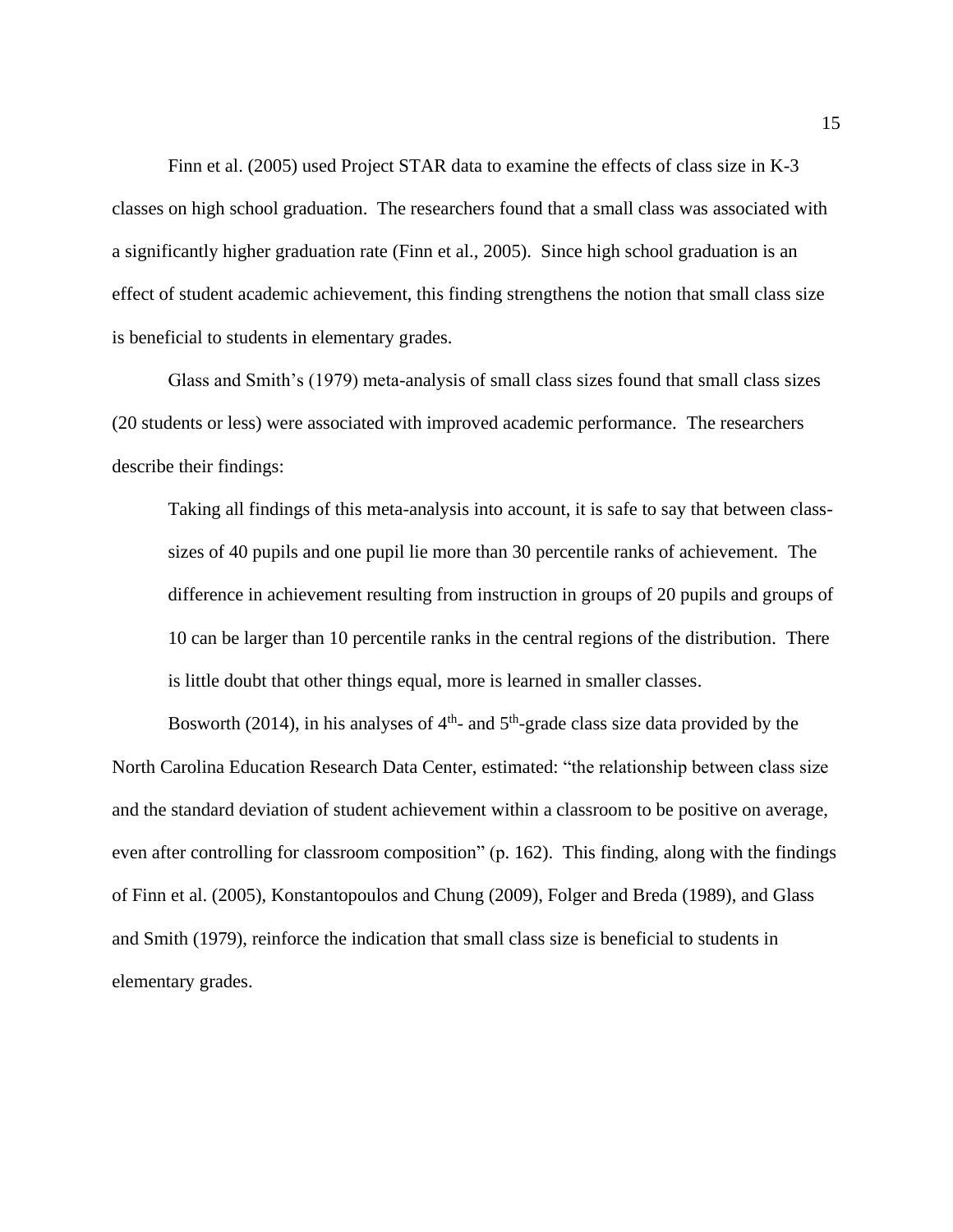### **Limitations**

The biggest limitation I found in my research was that the articles do not provide adequate data about classroom dynamics, instruction, practices, and teaching ability. Researchers have tried their best to control these variables, but I am not convinced this can be done. In my opinion, each teacher is different, and in turn, each student reacts differently to each teacher. It is almost impossible for a researcher to account for all those variables. There are too many of them, and they are too hard to quantify into numbers for quantitative data.

Another limitation I found in my research was the funding needed for class size studies. Since our funding for our school system is based on property tax, some districts do not have the means to adequately fund class-size reductions. Folger and Breda (1989) estimated that when class size is reduced by a third, operating costs, mostly for additional teacher salaries, will rise by 24%-28%. School districts are not likely to be able to afford these increased costs on their own. Funding from state or federal government would be needed to cover the costs of the additional teachers. If the study returns results that reducing class size is beneficial to students, what will the school districts do when the state or federal funding from the study is gone? Class size reduction is simply something that some school districts cannot afford.

The last limitation that I found was so much of the research done in America is based on Project STAR. Project STAR is considered to be a valid study, with accurate results (Fredriksson et al., 2013; Konstantopoulos & Chung, 2009). Project STAR was also done in the late 1980s. I would like to see a study done on the same scale as Project STAR that incorporated today's technologically advanced classrooms. I would also like to see additional studies completed that have the same accurate results as Project STAR. Two problems that a new study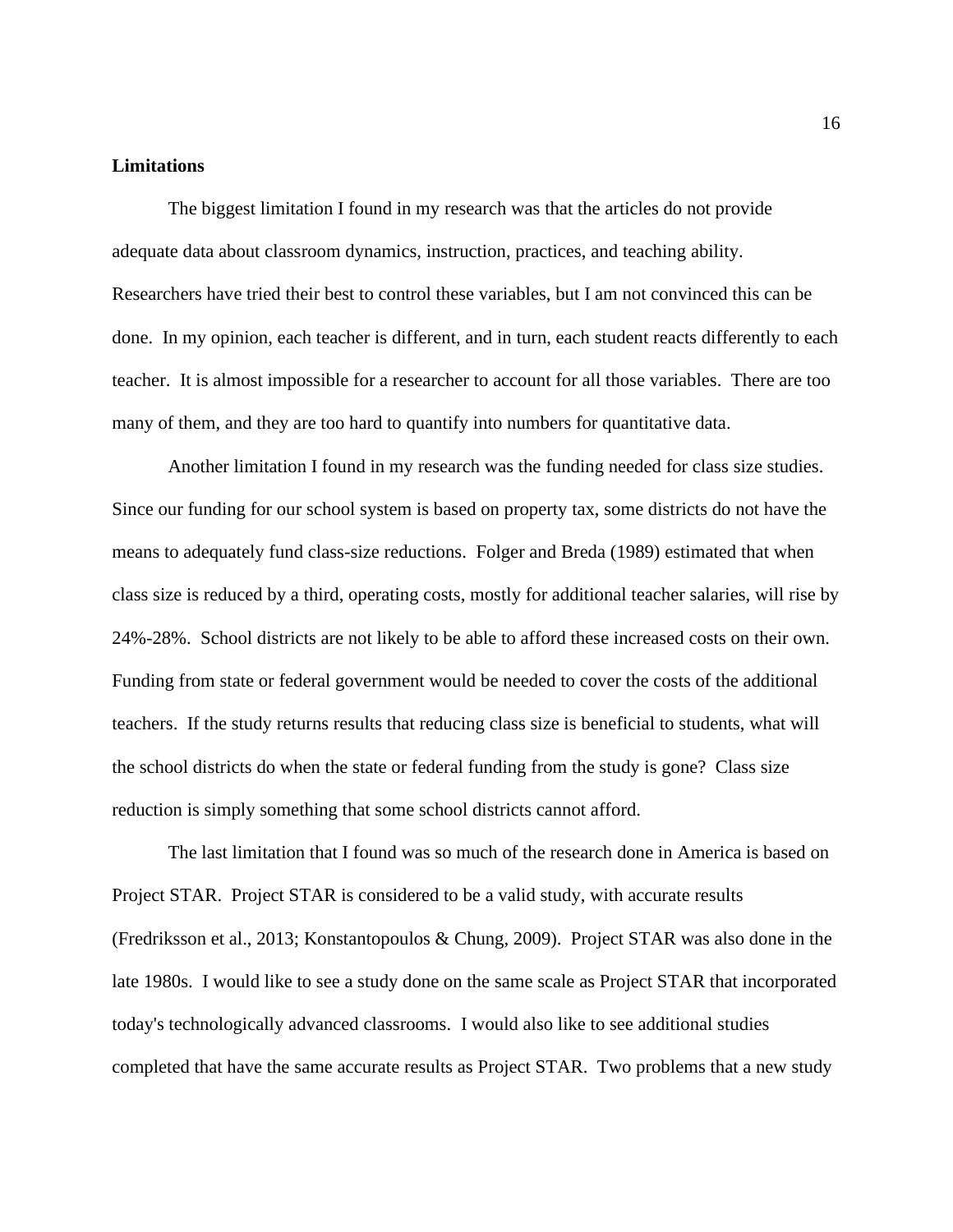would have to address would be funding and acquire enough qualified teachers to fill to newly formed smaller classes.

# **Summary**

The reviewed literature suggests that smaller class sizes result in higher academic achievement. Studies show that smaller class sizes improve non-cognitive skills in students (Dee & West, 2011; Pipere & Mierina, 2017). Studies also show smaller classes had a differential advantage for all students, especially low achievers (Konstantopoulos & Chung, 2009). Bosworth (2014) discovered that class size reductions help close achievement gaps. Finn et al, (2005) found students with free and reduced lunch increase their odds of graduating high school by 67% when enrolled in small classes. Overall, the literature reviewed suggests that smaller class sizes result in higher academic achievement.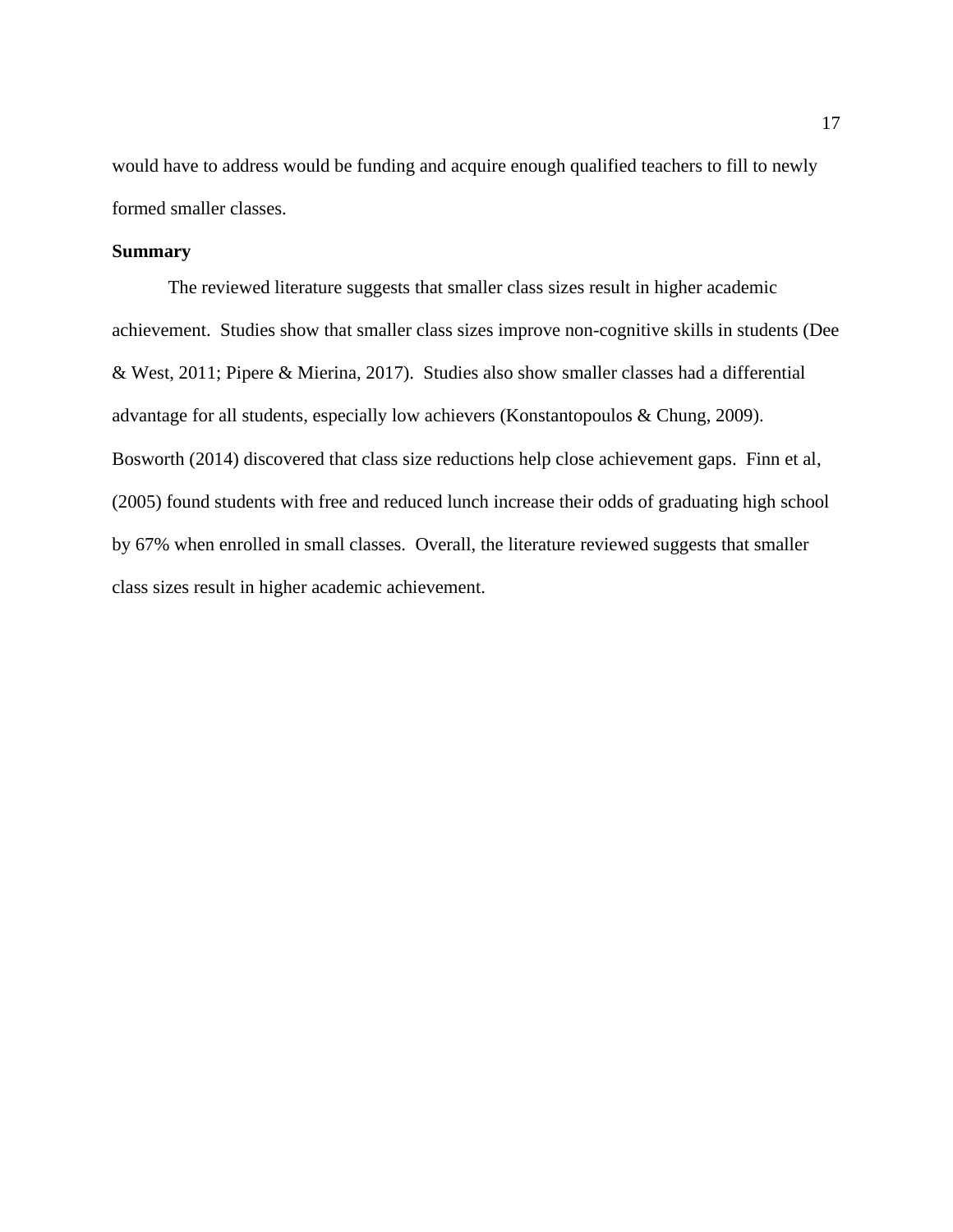#### **Chapter 3: Action Research**

The purpose of this action research study was to determine whether class size affects student achievement. The study surveyed students, parents, and teachers to discover their opinions on class size and student achievement.

## **Method**

The researcher in this study collected survey data from students, parents, and teachers to assess their perceptions about the implications of class size for learning and behavior issues that could affect student achievement. The student participants in this survey attended a public high school in Minnesota. They were between the ages of 15 and 18 and were in  $9-12<sup>th</sup>$  grades. The population consisted of a mix of African American, Hispanic, Asian American, and Caucasian students. The student participants were 57% female and 43%, male. In addition, 15% of the students had 504 plans, 2% were English Language Learners, and 27% received Special Education services. The parent participants are parents/guardians of students in  $9-12<sup>th</sup>$ -grade. The teacher participants are teachers of grades 9-12, spanning multiple content areas. The teacher participants were 77% female and 23%, male.

The student survey was administered to students during their social studies classes. The teacher and parent surveys were administered electronically to the participants. These surveys were all conducted electronically. These surveys were developed by the researcher based on his review of related literature and his interest in the effect of class size on academic achievement. Technical data for the instrument was not available because it was custom designed for this action research project. Copies of the student, parent, and teacher surveys are included in Appendices A, B, and C, respectively.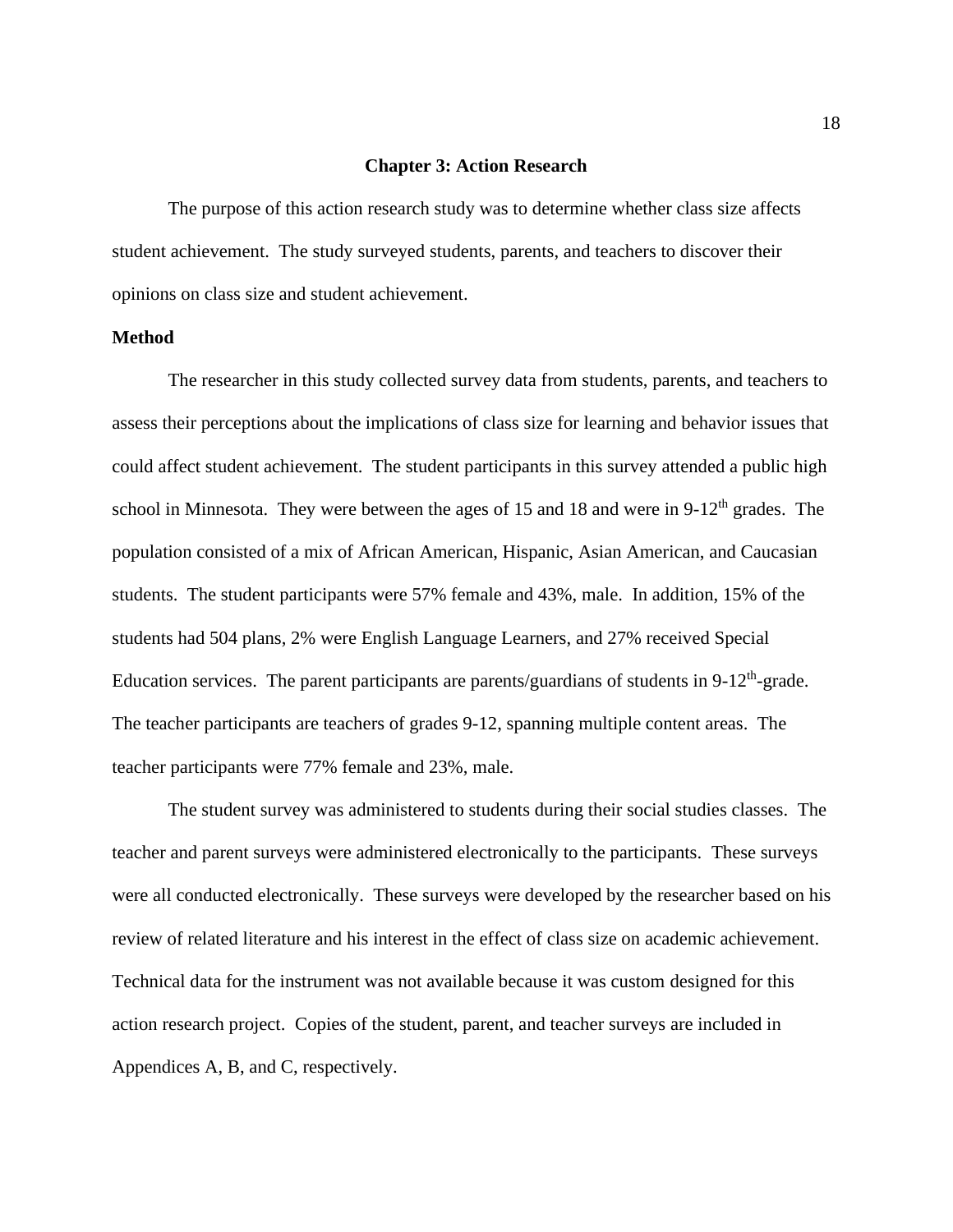# **Findings**

Upon analysis of the student survey, I found that 72.4% of students feel they attain higher academic achievement in a smaller class setting (less than 30 students). This is opposed to 6% of students who feel that they attain higher academic achievement in a larger class setting (more than 30 students), and 21.6% of students who feel that class size has no impact on their academic achievement. I also found that 76.9% of students feel that they get more personal attention in a smaller class setting (less than 30 students). Seven-point five percent of students feel that they get more personal attention in a larger class setting (more than 30 students). Fifteen-point seven percent of students feel that class size has no impact on the amount of personal attention they receive. Another discovery was 74.2% of students noticed that larger classes (more than 30 students) have more discipline problems than smaller classes (less than 30 students). Ten-point six percent of students noticed that smaller classes (less than 30 students) have more discipline problems. Fifteen-point two percent of students did not notice a correlation between class size and discipline problems.

Upon analysis of the parent survey, I found that 82.5% of participants feel the issue of class size was important (Figure 1).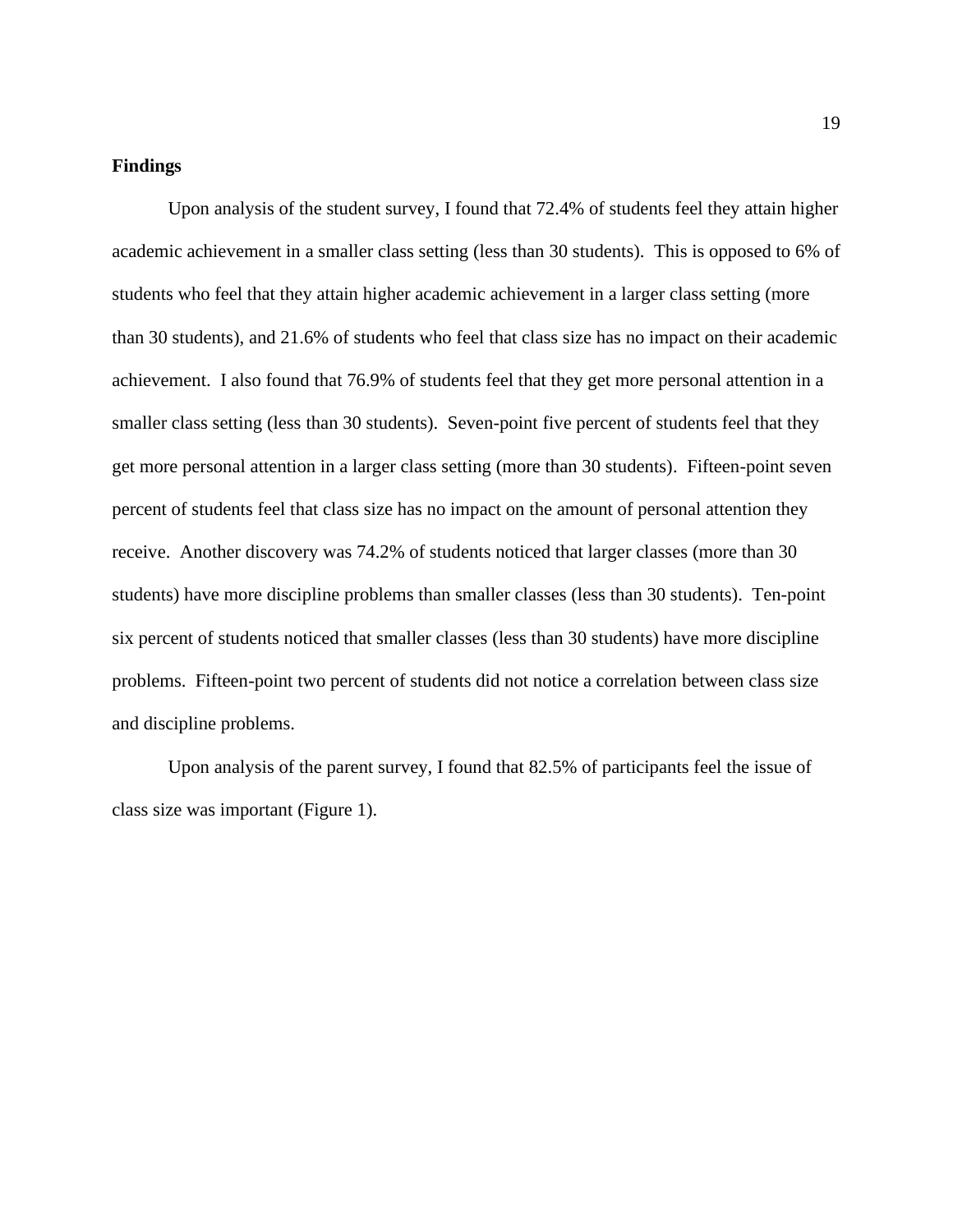# **Figure 1**

# *Parent Issue and Importance of Class Size*



I also discovered that 92.5% of parents feel their student attains higher academic achievement in a smaller class setting (less than 30 students). Seven-point five percent of parent participants feel that class size has no impact on their students' academic achievement. No parent participant feels their student attains higher academic achievement in a larger class setting (more than 30 students). Another discovery I made while analyzing the parent survey was that 95% of parent participants feel their student gets more personal attention in a smaller class setting (less than 30 students). Five percent of parent participants feel that class size has no impact on the amount of personal attention students receive. No parent participant feels their student receives more personal attention in a larger class setting (more than 30 students).

Upon analysis of the teacher survey, I found that 95.1% of participants feel the issue of class size was important (Figure 2).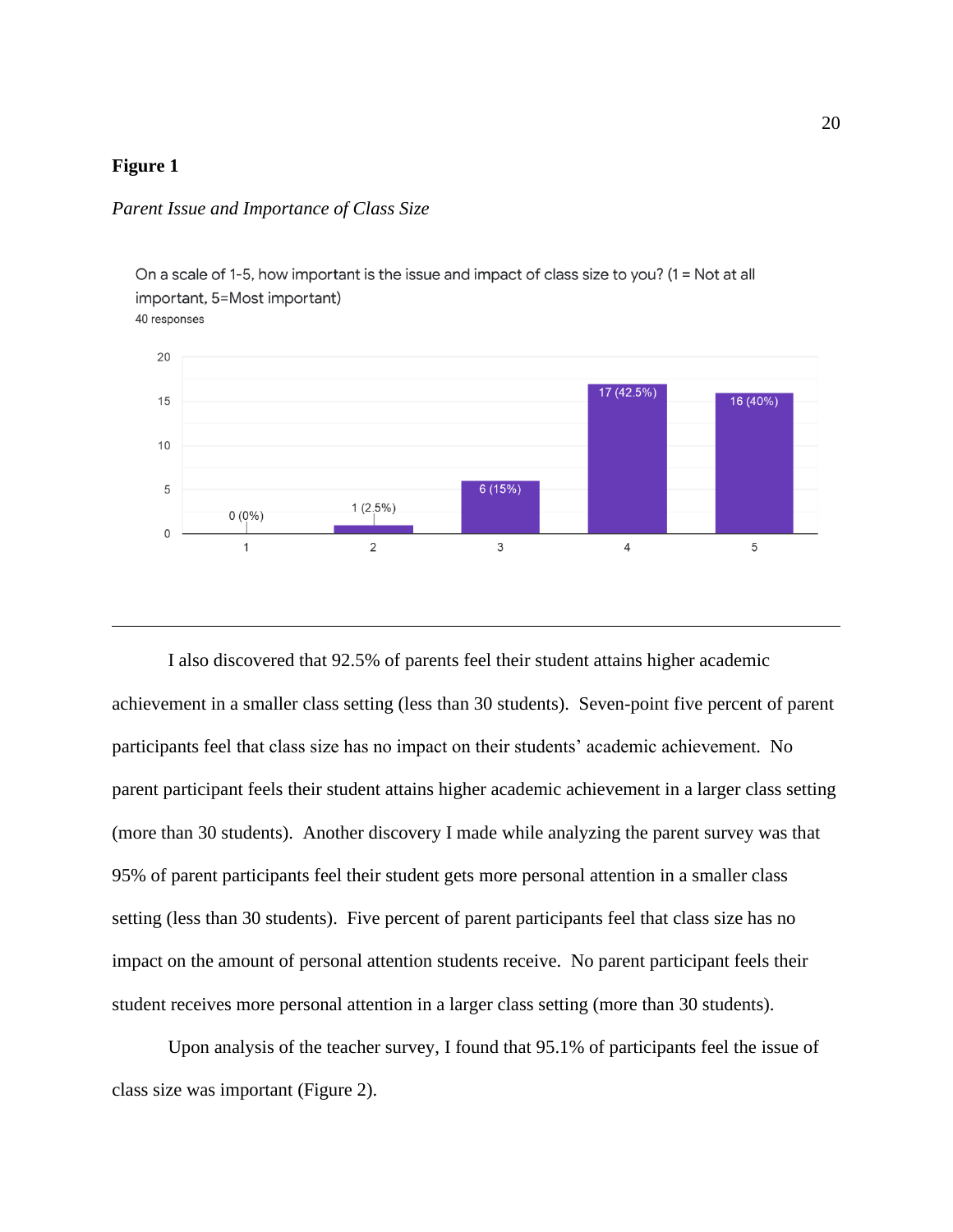# **Figure 2**

### *Teacher Issue and Importance of Class Size*



I also discovered that 100% of teachers surveyed responded that students attain higher academic achievement in a smaller class setting (less than 30 students), as opposed to students attaining higher academic achievement in a larger class setting (more than 30 students) or feeling that class size has no impact on my students' academic achievement. Another discovery I made was that 100% of teachers surveyed responded that their students get more personal attention in a smaller class setting (less than 30 students). No teacher participants answered that they feel their students get more personal attention in a larger class setting (more than 30 students), or that the class size has no impact on the amount of personal attention students receive.

The fourth discovery I made when examining the teacher's survey was that 88.5% of participating teachers noticed that larger classes have more discipline problems. Eleven-point five percent of teachers did not notice a correlation between class size and discipline problems.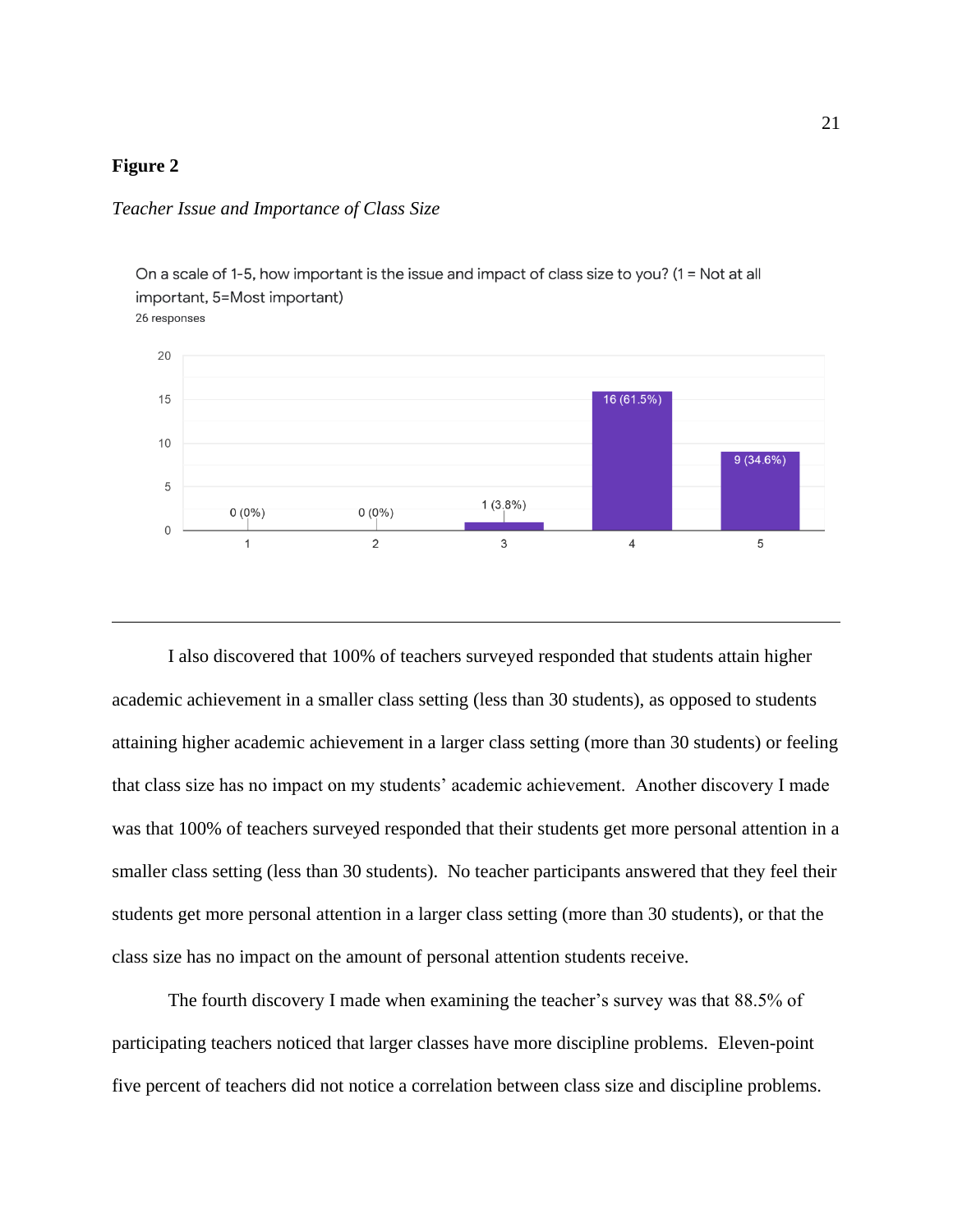No participating teachers responded that they have noticed a correlation between class size and discipline problems. The fifth discovery I made was that 76.9% of participating teachers responded that they have noticed that smaller classes have led to more specialized skills learned by students. Twenty-three-point one percent of teachers surveyed responded that they have not noticed a correlation between class size and specialized skills learned by students. No participating teacher answered that they have noticed that larger classes have led to more specialized skills learned by students.

The researcher asked the following question on all three surveys: Based on your experience, what is the class size range that results in maximum effectiveness for students in terms of academic achievement? The results from all three surveys are listed in Table 1.

# **Table 1**

*Class Size Range that Results in Maximum Effectiveness*

| <b>Survey Group</b> | Less than 15 | 15 to 19 | 20 to 24 | 25 to 29 | 30 to 35 | Over 35        |
|---------------------|--------------|----------|----------|----------|----------|----------------|
| <b>Students</b>     | 2.2%         | 17.2%    | 44%      | 27.6%    | 7.5%     | 1.5%           |
| Parents             | 2.5%         | 17.5%    | 45%      | 22.5%    | 12.5%    | $\overline{0}$ |
| <b>Teachers</b>     | 3.8%         | 19.2%    | 50%      | 23.1%    | 3.8%     | $\overline{0}$ |
| <b>Total</b>        | 2.5%         | 17.5%    | 45%      | 26%      | 8%       | $1\%$          |

*Based on your experience, what is the class size range that results in maximum effectiveness for students in terms of academic achievement?*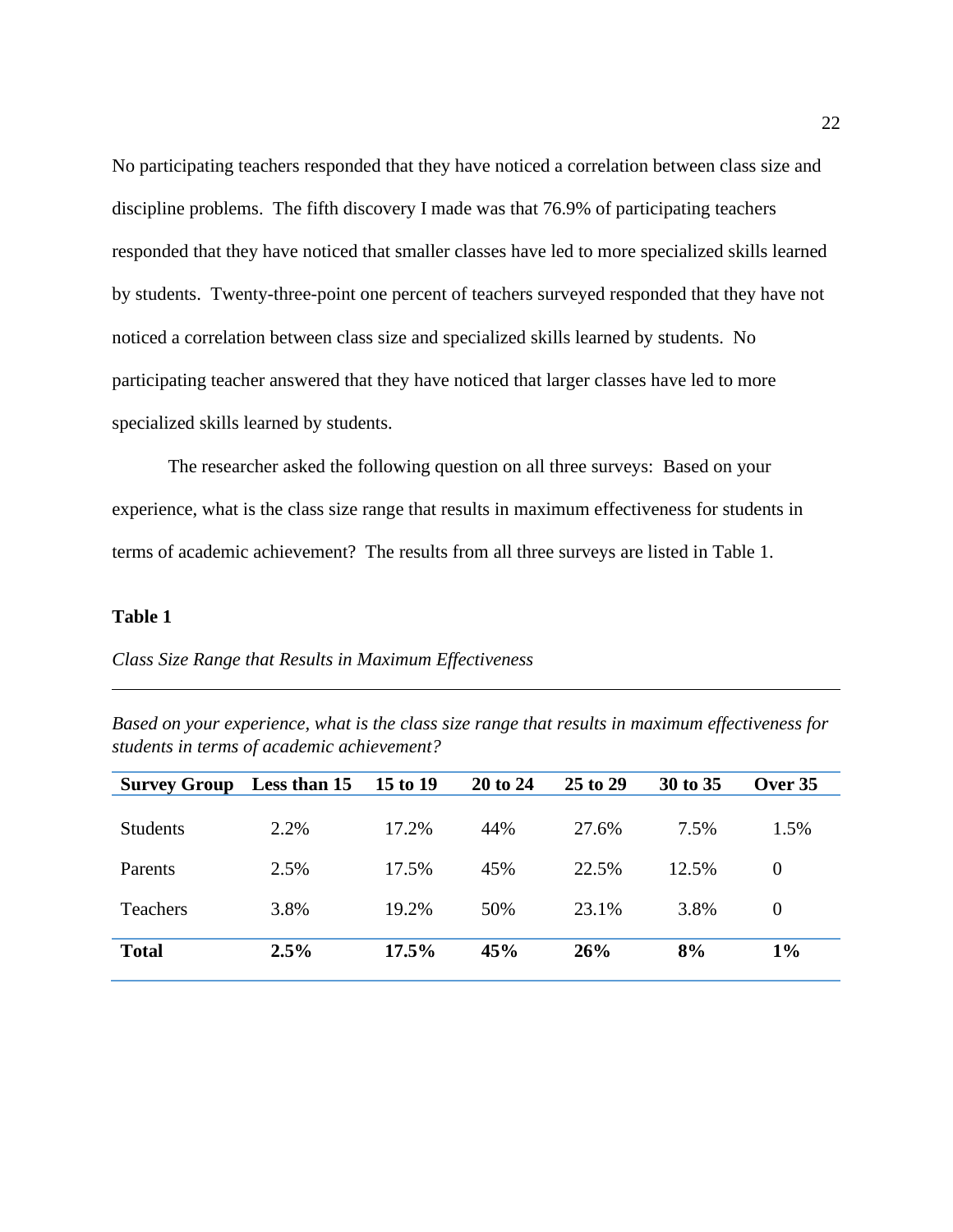## **Conclusion**

My findings suggest that there is a perceived notion among students, parents, and teachers that small class sizes result in higher academic achievement. This finding is in-line with my review of the literature. The majority of the response in each of the surveys correlated smaller class sizes with academic achievement. One student responded to the survey "the smaller the class, the better the focus, less the distractions and more of time spent understanding things before moving on." This student has highlighted their perceptions of the benefits of smaller classes, and their opinion matches my own personal experience in the classroom. In my experience, smaller classes have led to fewer distractions and better focus. With fewer distractions, the focus of the class can stay on learning objectives for the lesson, thus leading to higher academic success. Another student summarized their perception of class size effects on student achievement by simply stating, "Mo' Students, Mo' Problems"(more students, more problems) on their survey.

Another result I found interesting was that 91% percent of the students identified their ideal class size as less than 30 students per class; however, it is very rare at this school to have a class that small. Only 10% of the social studies classes in the 2018-2019 school year were under 30 students. Thus, 91% of students have a 90% chance of being in a class larger than their preferred class size to achieve high academic success. Along the same lines, 87.5% of parents have a 90% chance that their student is in a class larger than their optimal class size. Ninety-sixpoint two percent of teachers have a 90% chance of teaching a class larger than their optimal class size. If everyone perceives this, should more be done to accommodate their preferences?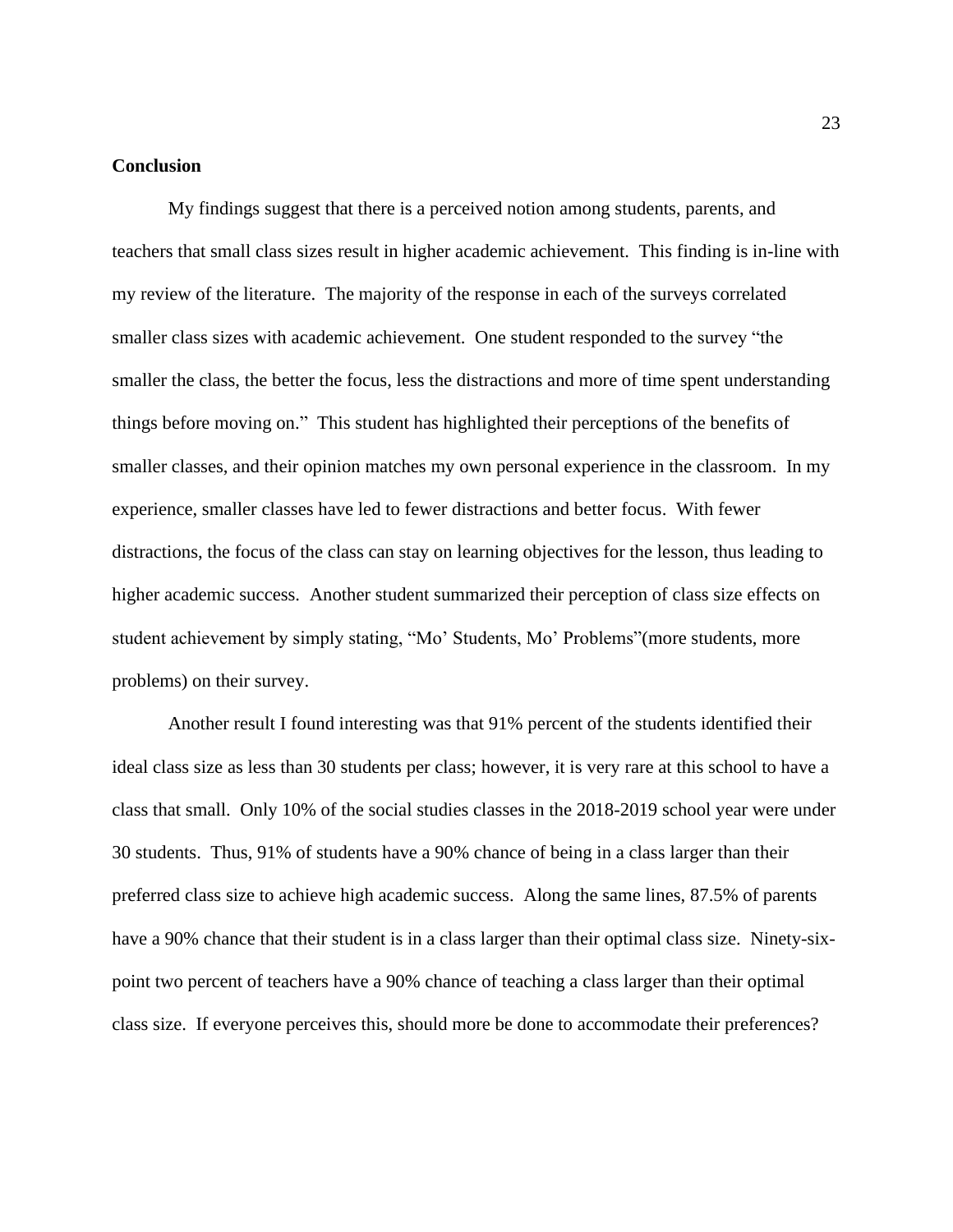A teacher summarized their thoughts on the effects of class size on student achievement by saying:

Larger classes change the way a teacher can give feedback and the style of learning demonstrations that they can reasonably have students complete. There are more multiple-choice and fewer fill-in-the-blank, short-answer, or essay responses in classrooms where the teacher is overwhelmed by numbers. There is also less personal attention for each student in a large class. There are fewer supports for classrooms (behavior services like ISS, restorative counselors/ deans, hallway monitors, etc.) when one or two students are choosing to keep others from learning.

I agree with this teacher, by saying that type of assessment changes as class size does. If a teacher teaches six classes that have an average of 34.5 students, that is 207 students a teacher has on a given day. It would be extremely time-consuming to read that many essays and short answer assessments. I would agree with this teacher that it would be more likely that a teacher with large class sizes to create more assessments that are multiple-choice questions, where grading can be done much faster.

A parent summarized their thoughts on the effects of class size on student achievement by saying:

The more students there are in a class means that the teacher cannot help as many students in one day as they could with fewer students. The students that don't get a chance to ask a question or help on assignments will just not care or fail because nobody was there to help them before the assignment was due. They may not understand the homework or project and like myself, not all parents know how to do it.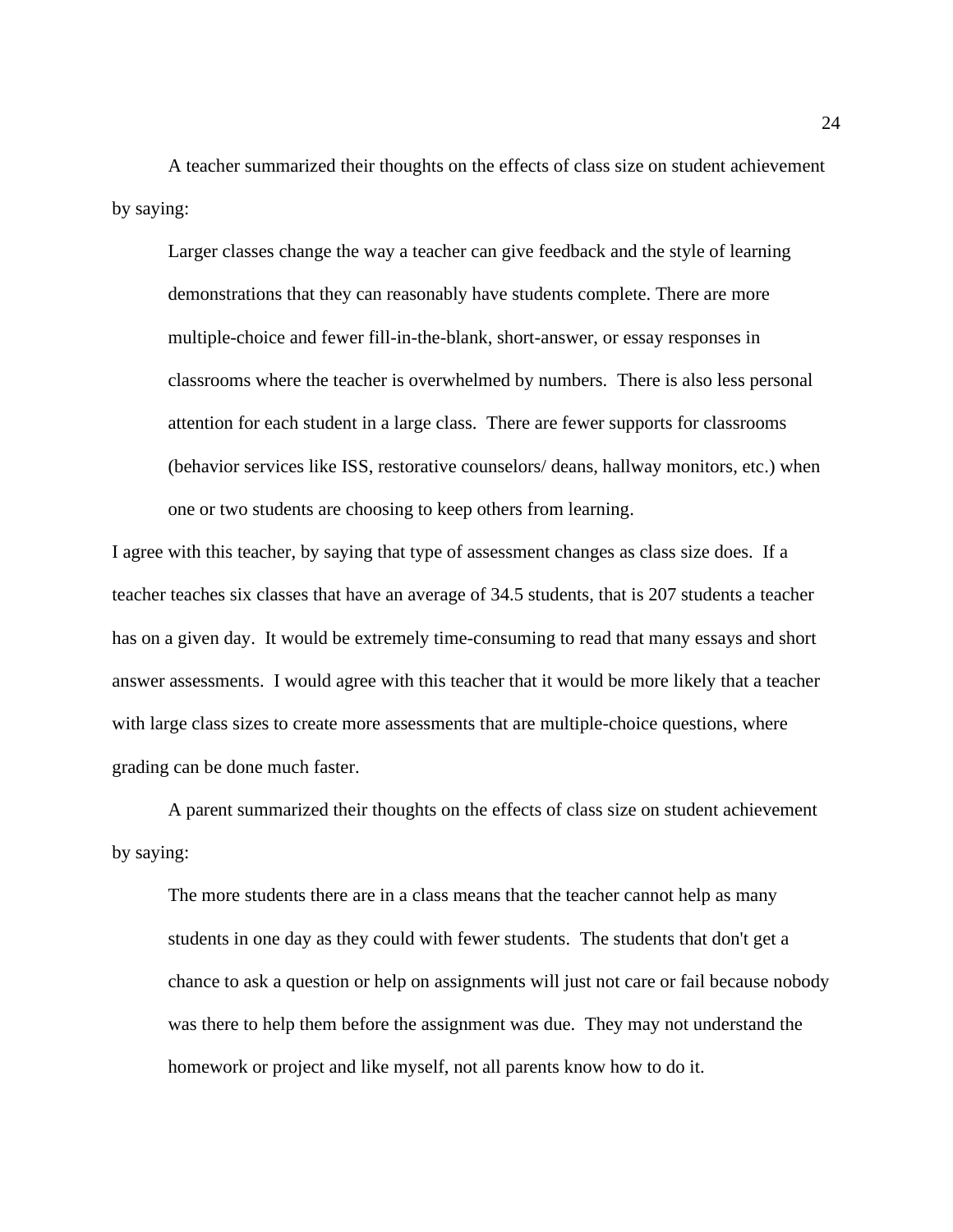I think this parent brings up multiple good points in support of the notion that smaller class sizes lead to higher student achievement. The first point is that students receive less personal attention in a large class than they would in a small class. From my experience, it is much easier to get around the room and help students in the room when there are fewer students. I am also more available to help students with specific questions on a homework assignment, or project. This personal attention has led to academic achievement in my experience.

The second point this parent brings up is the fact that some parents do not possess the skillset to help with homework. In this case, personal time with the teacher is even more valuable to that student's academic achievement. That personal time with the teacher may be the only time that student has access to one-on-one support, which some students need to be successful. If that student were in a larger class, they would receive less personalized learning and attention.

## **Limitations**

One limitation of this study was that the student surveyed all came from the same school. Students from a school with larger or smaller class sizes may have different perceptions of the effects of class size on student achievement. Because of this type of limitation, results may vary. More research incorporating multiple schools may lead to a broader review of how students perceive the effects of class size on student achievement. Another limitation of this study was that the student survey was only conducted on grades 9-12. More grade levels would be needed to get a comprehensive view of student perception of how class size affects student achievement. More grade levels would get a more accurate perception of the effects of class size on student achievement in the K-12 setting as a whole.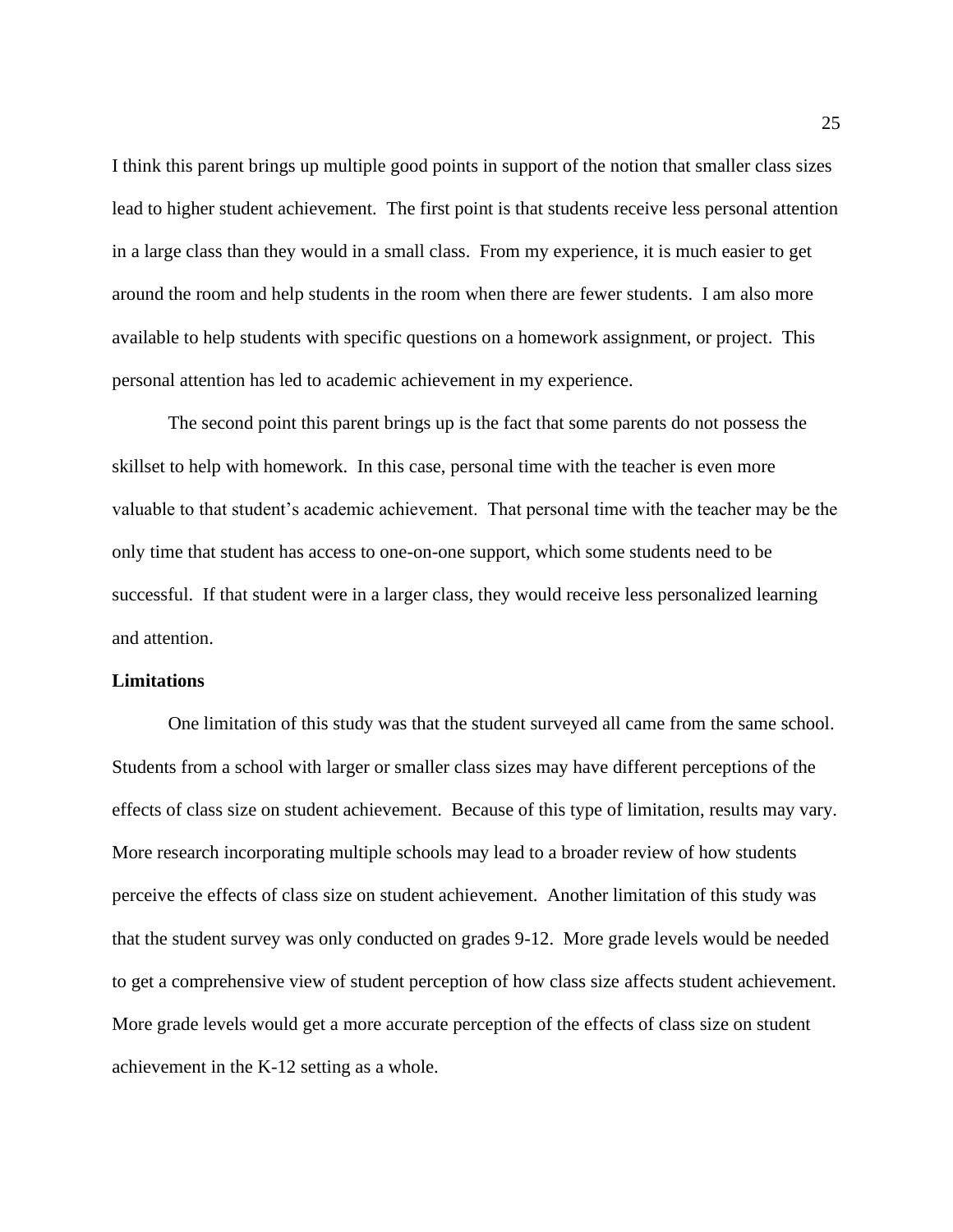The last limitation I had was the sample size of the participants of the action research. Class size is a topic that the administration is reluctant to discuss during years of budget cuts. I found a lack of support from some administrators who did not want me to ask questions to parents about class sizes after the announcements of teacher layoffs. This limited the number of parents in the school district I was able to reach out to. More parent feedback may be needed to get a broader understanding of the parent's perception of the effects of class size on student achievement.

## **Recommendations**

Based on my action research, I would recommend that smaller class sizes result in high academic achievement for students. I would recommend that class sizes be kept under 29 students per classroom. This recommendation is in-line with the review of the literature, and with 91% of the participants of the survey (Table 1). This class size would ensure a higher level of academic success for all students, especially low achieving students (Konstantopoulos  $\&$ Chung, 2009), minority and free or reduced-price lunch students (Krueger & Whitmore, 2001), and low effort students (Babcock & Betts, 2009). Konstantopoulos and Chung even went on to suggest that the lowering of class size could help close the achievement gap in reading and science for later grades. Overall, the majority of literature, students, parents, and teachers all agree that lowering class size will result in higher academic achievement.

As a side note, I was able to apply my knowledge gained during research for this starred paper during a department meeting. As a department, we were faced with the challenge of deciding which classes would have larger class sizes compared to other classes within the department. It was suggested that the honors class would be the class with a smaller class size,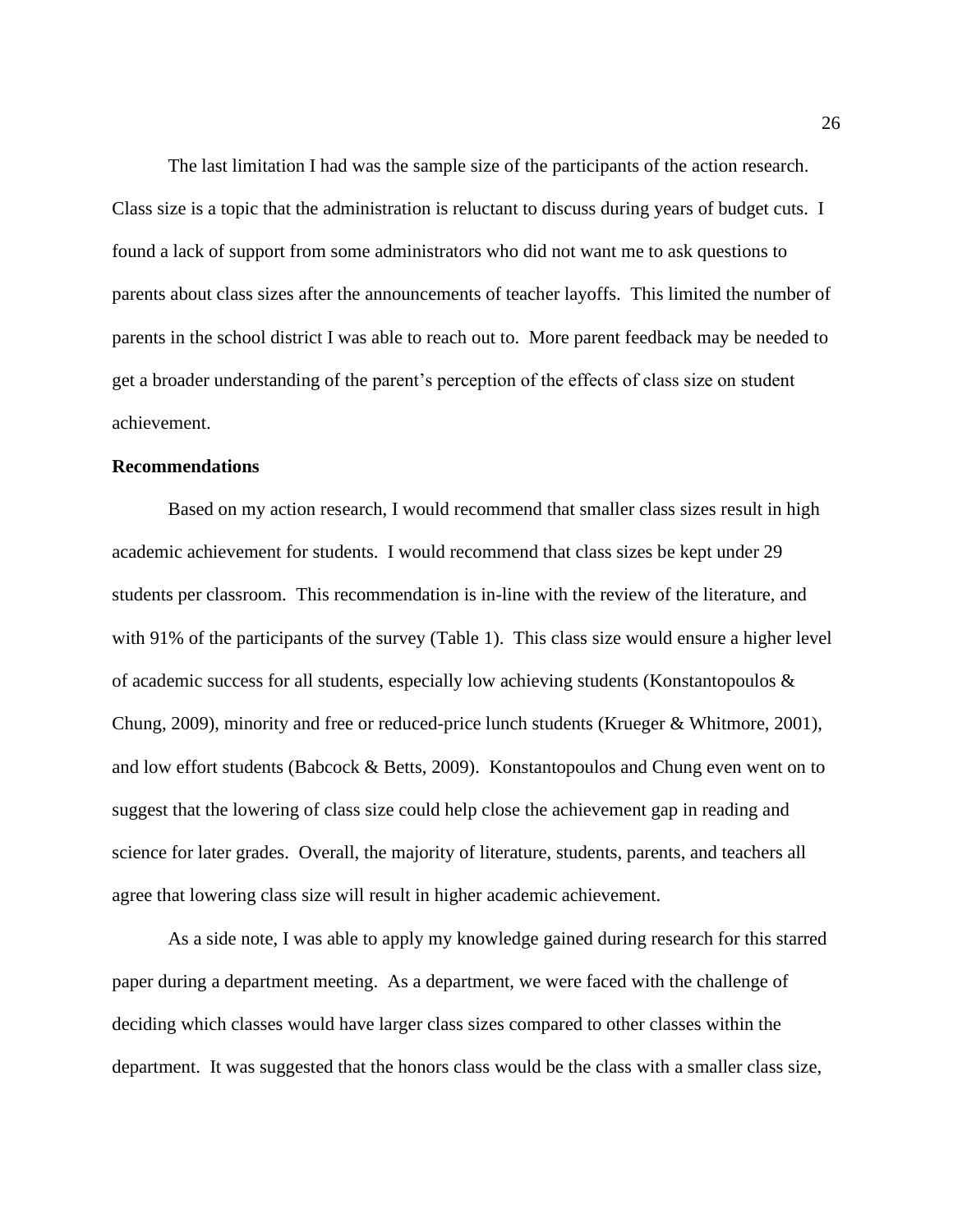due to the rigor of the class. I was able to intervene and provide evidence that low achievers benefit more from the effects of small classes than their peers (Konstantopoulos & Chung, 2009). As a department, we were able to make class size decisions using research for this paper.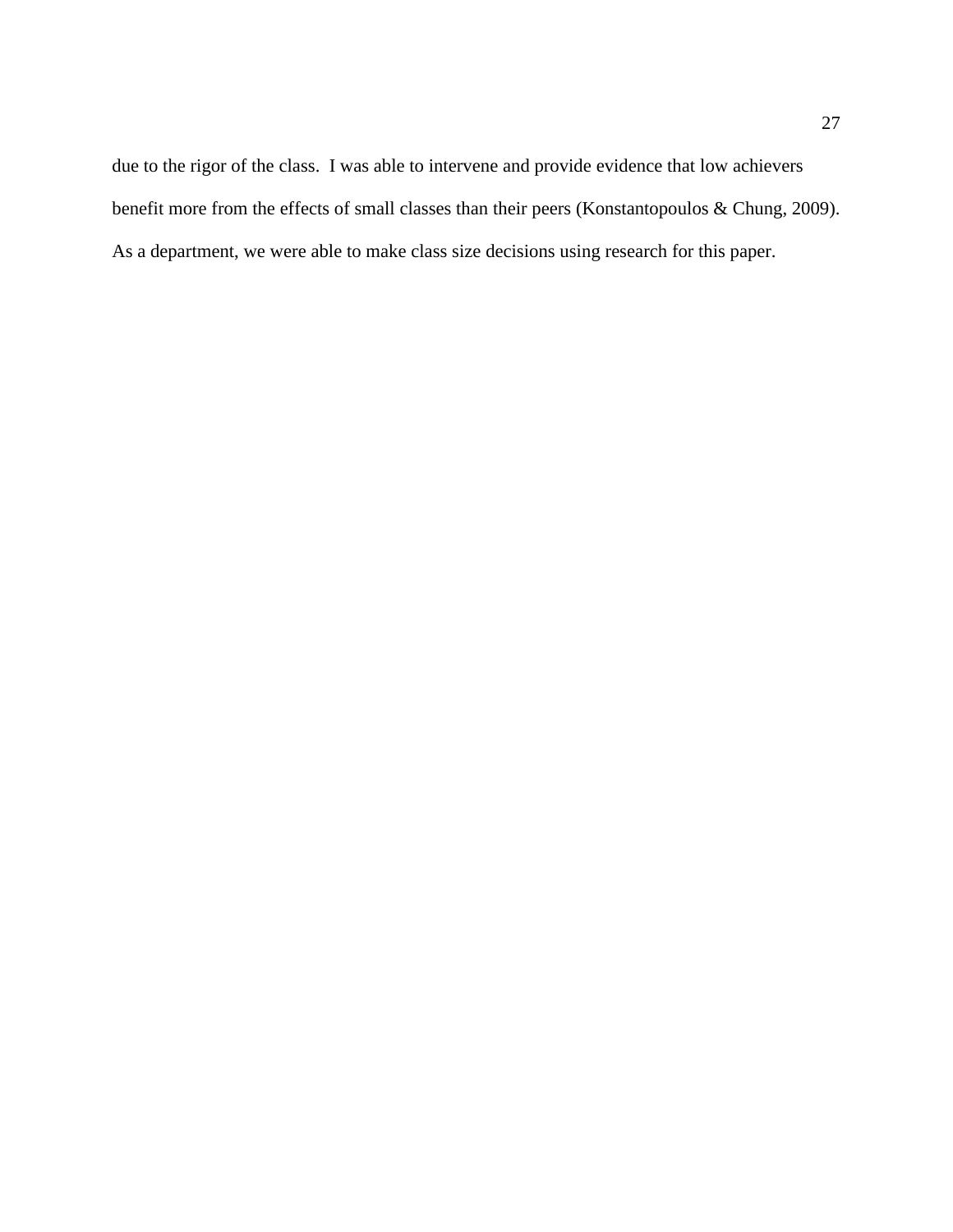#### **References**

- Babcock, P., & Betts, J. (2009). Reduced-class distinctions: Effort, ability, and the education production function. *Journal of Urban Economics, 65,* 314-322.
- Bosworth, R. (2014). Class size, class composition, and the distribution of student achievement. *Education Economics, 22*(2), 141-165.
- Brunello, G., & Schlotter, M. (2011). *Non-cognitive skills and personality traits: Labour market relevance and their development in education and training systems*. IZA Discussion Paper No. 5743.
- Chatterji, M., & Lin, M. (2018). Designing non-cognitive construct measures that improve mathematics achievement in grade 5-6 learners*. Quality Assurance in Education: An International Perspective, 26*(1), 70-100.
- Dee, T., & West, M. (2011). The non-cognitive returns to class size. *Educational Evaluation and Policy Analysis, 33*(1), 23-46.
- Finn, J. D., Gerber, S. B., & Boyd-Zaharias, J. (2005). Small classes in the early grades, academic achievement and graduating from high school. *Journal of Educational Psychology, 97*(2), 214-223.
- Folger, J., & Breda, C. (1989). Evidence from Project STAR about class size and student achievement. *Peabody Journal of Education, 67*(1), 17-33.
- Fredriksson, P., Öckert, B., & Oosterbeek, H. (2013). Long-term effects of class size. *The Quarterly Journal of Economics, 128*(1), 249–285.
- Glass, G., & Smith, M. (1979). Meta-analysis of research on class size and achievement. *Educational Evaluation and Policy Analysis, 1*(1), 2-16*.*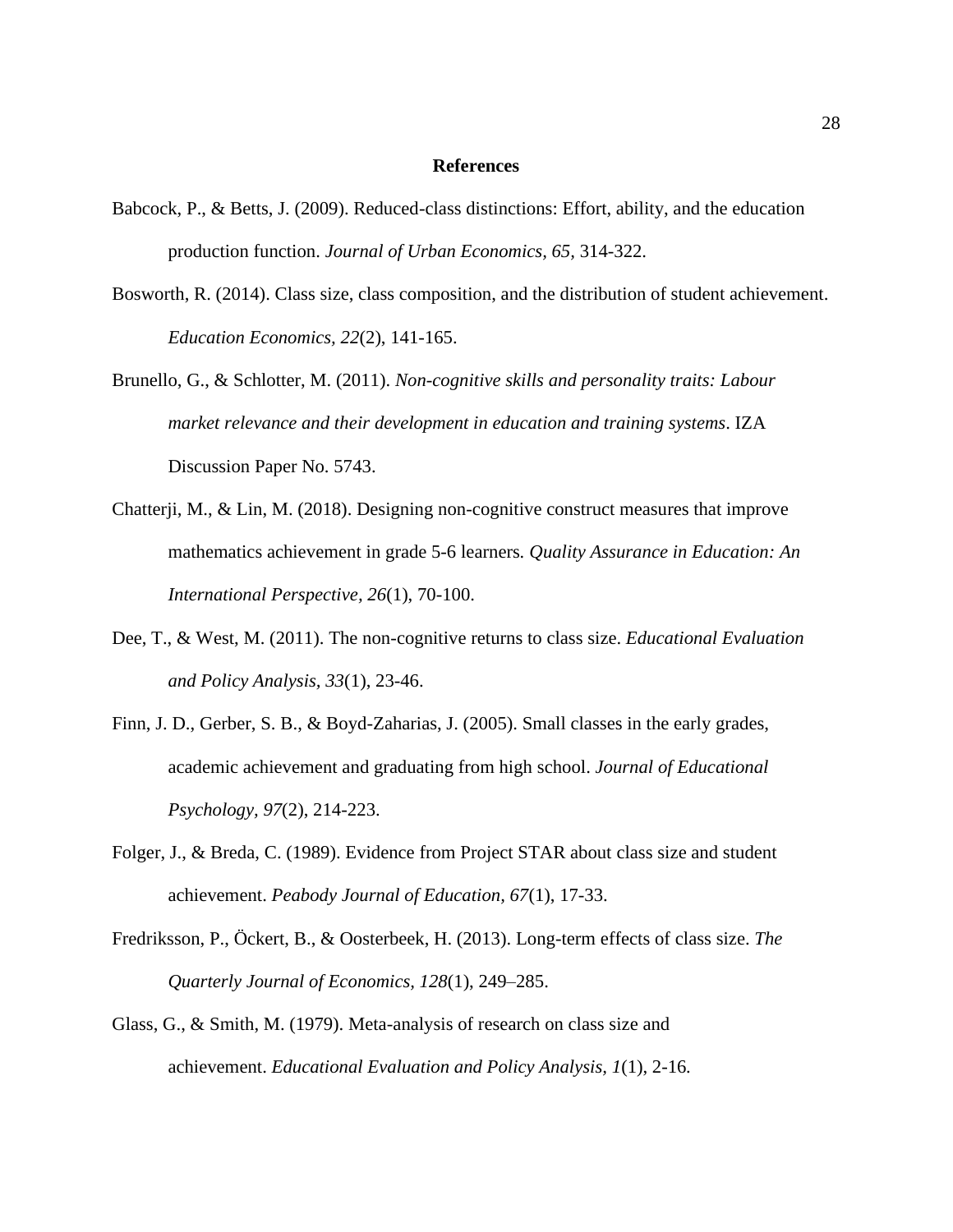- Hoxby, C. M. (2000). The effects of class size on student achievement: New evidence from population variation. *The Quarterly Journal of Economics*, *115*(4), 1239-1285.
- Konstantopoulos, S., & Chung, V. (2009). What are the long-term effects of small classes on the achievement gap? Evidence from the lasting benefits study. *American Journal of Education, 116*(1), 125-154.
- Krueger, A., & Whitmore, D. (2001). The effect of attending a small class in the early grades on college-test taking and middle school test results: Evidence from Project STAR. *The Economic Journal, 111*(468), 1-28.
- Modlin, C. D. (2008). *Student-teacher relationships and their effect on student achievement at the secondary level.* Retrieved from: [https://scholarworks.waldenu.edu/cgi/viewcontent.](https://scholarworks.waldenu.edu/cgi/viewcontent.%20cgi?article=1623&context=dissertations)  [cgi?article=1623&context=dissertations.](https://scholarworks.waldenu.edu/cgi/viewcontent.%20cgi?article=1623&context=dissertations)
- Pipere, A., & Mieriņa, I. (2017). Exploring non-cognitive predictors of mathematics achievement among 9 th -grade students. *Learning & Individual Differences,* pp. 5965-5977.
- Rowe, E. E., & Lubienski, C. (2017). Shopping for schools or shopping for peers: Public schools and catchment area segregation. *Journal of Education Policy*, *32*(3), 340-356.
- Schanzenbach, D. W. (2014). Does class size matter? *Policy briefs*. Boulder, CO: University of Colorado, School of Education, National Education Policy Center.
- Vasquez Heilig, J., Williams, A., & Jez, S. (2010). Inputs and student achievement: An analysis of Latina/o-serving urban elementary schools. *Association of Mexican American Educators Journal, 10*(1), 48-58.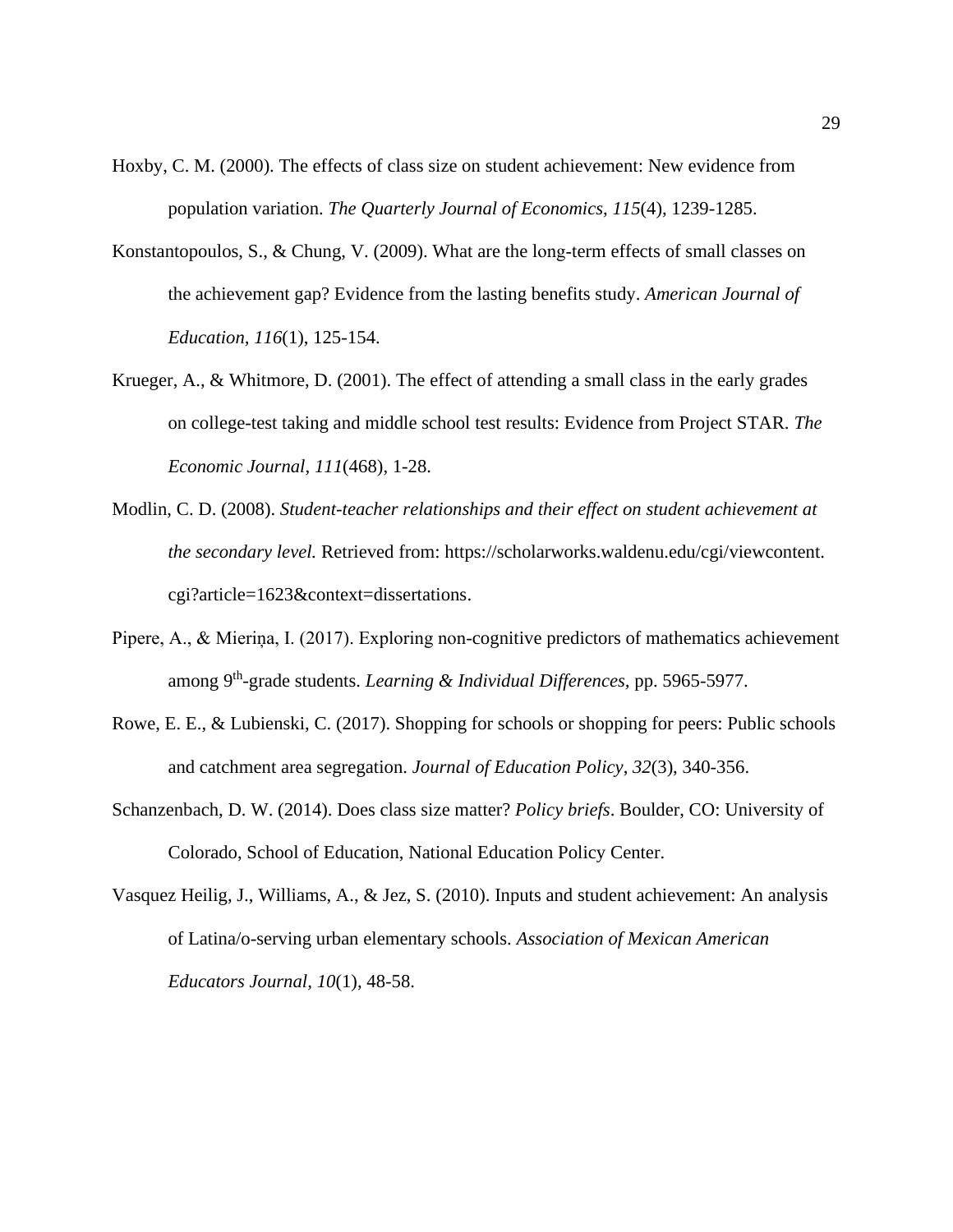# **Appendix A: Student Class Survey**

1. On a scale of 1-5, how much thought have you given to the number of fellow students in your High School Classes? (5=Think about it a lot, 1=Never think about it). \*Mark only one circle.

o 5 o 4 o 3  $\circ$  2 o 1

- 2. Which statement do you identify with the most regarding student achievement and class size? \*Mark only one circle.
	- o I feel that I attain higher academic achievement in a smaller class setting (less than 30 students)
	- o I feel that I attain higher academic achievement in a larger class setting (more than 30 students)
	- o I feel that class size has no impact on my academic achievement
- 3. Which statement do you identify with the most regarding class size and personal attention? \*Mark only one circle.
	- o I feel that I get more personal attention in a smaller class setting (less than 30 students)
	- o I feel that I more personal attention in a larger class setting (more than 30 students)
	- o I feel my that class size has no impact on amount of personal attention I receive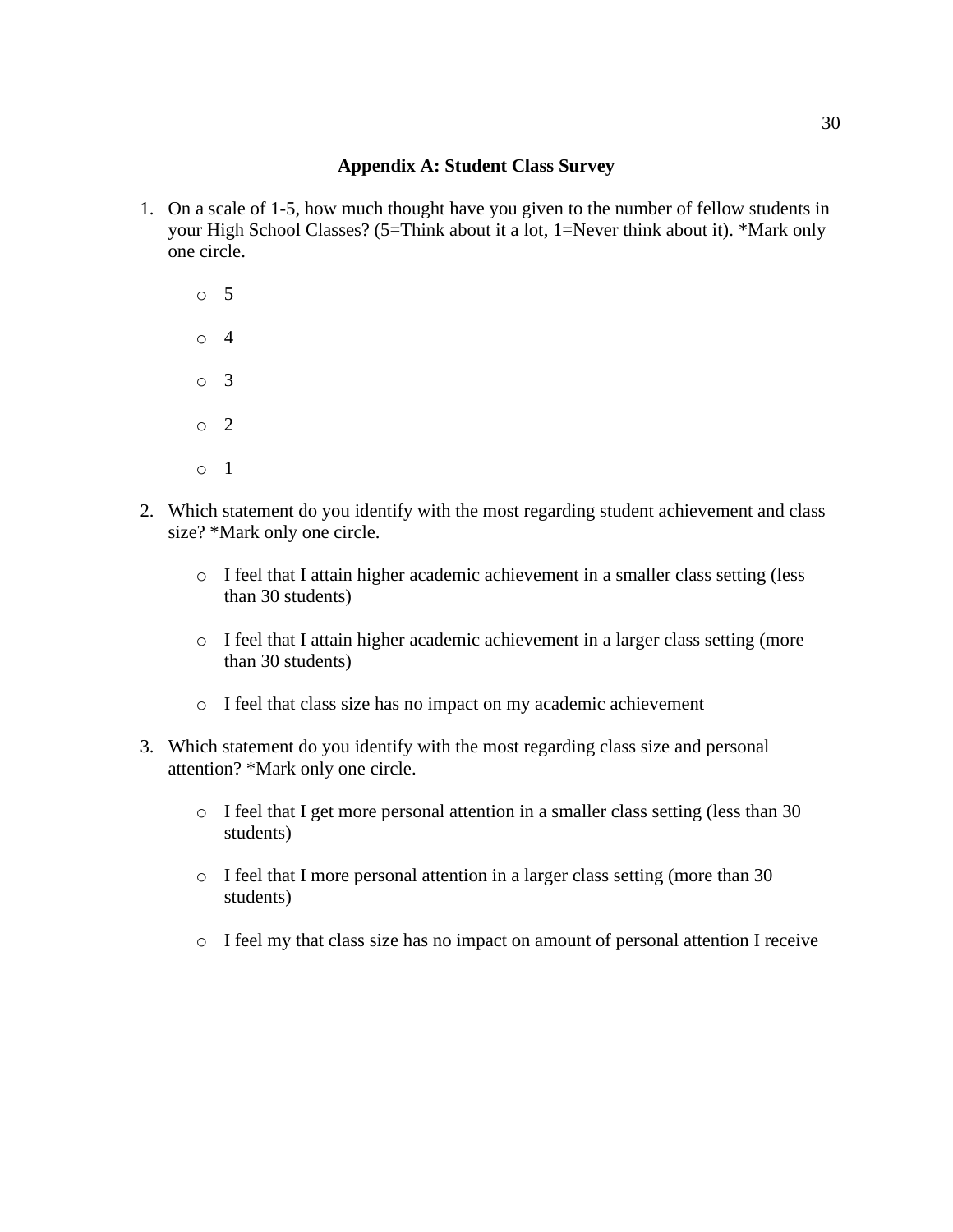- 4. Based on your experience, have you noticed a correlation between class size and discipline problems. \*Mark only one circle.
	- o Yes, I have noticed that larger classes have more discipline problems
	- o Yes, I have noticed that smaller classes have more discipline problems
	- o No, I have not noticed a correlation between class size and discipline problems
- 5. Based on your experience, how many students should be in a given high school class? \*Mark only one circle.
	- o Less than 15
	- o 15 to 19
	- o 20 to 24
	- o 25 to 29
	- o 30 to 35
	- o Over 35
- 6. Are there any comments you would like to make about class size and student achievement?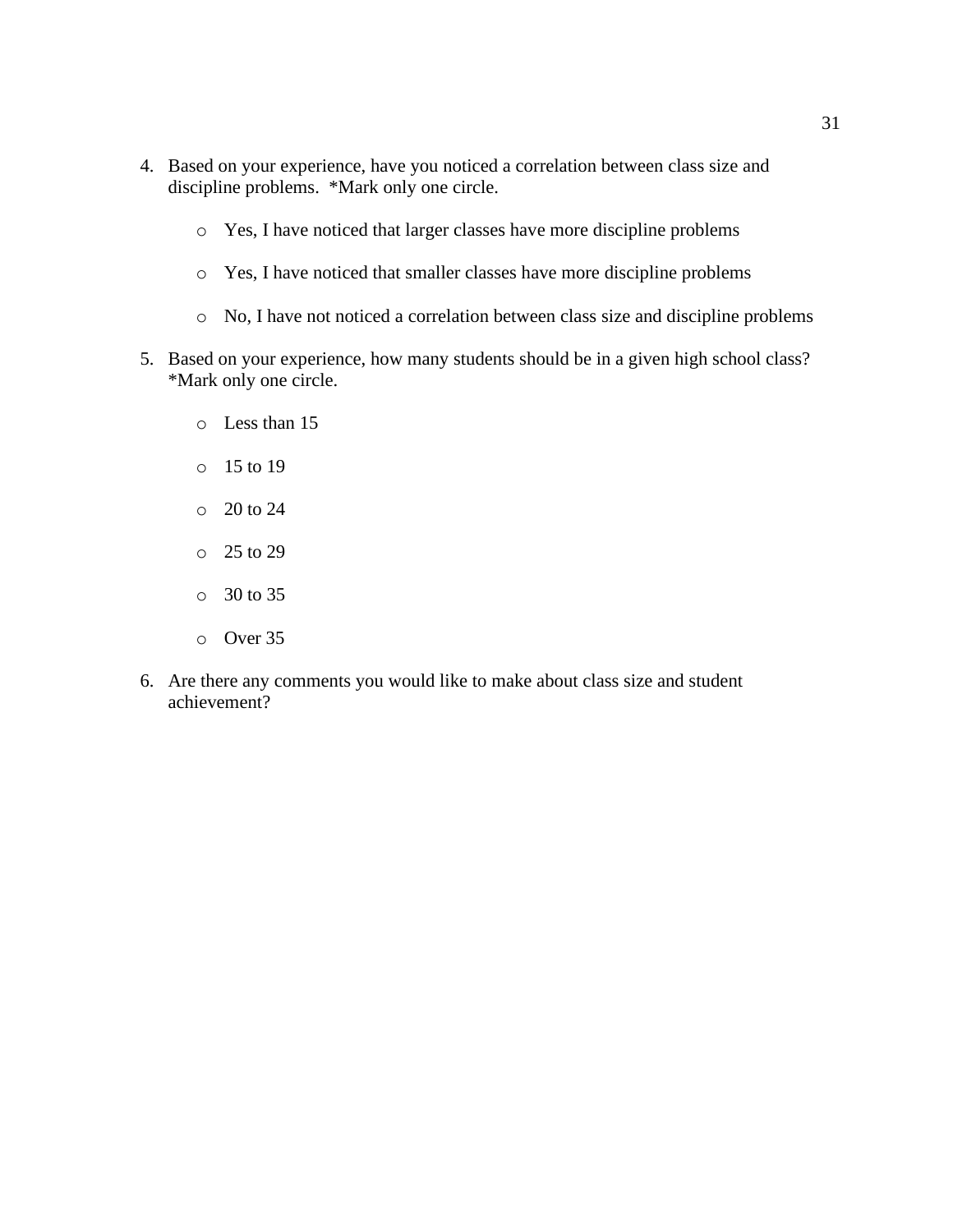# **Appendix B: Parent Class Size Survey**

- 1. On a scale of 1-5, how important is the issue and impact of class size to you? ( $1 = Not$  at all important, 5=Most important) \*Mark only one circle.
	- o 1 o 2 o 3 o 4 o 5
- 2. Which statement do you identify with the most regarding student achievement and class size? \*Mark only one circle.
	- o I feel my student attains higher academic achievement in a smaller class setting (less than 30 students)
	- o I feel my student attains higher academic achievement in a larger class setting (more than 30 students)
	- o I feel that class size has no impact on my student's academic achievement
- 3. Which statement do you identify with the most regarding class size and personal attention? \*Mark only one circle.
	- o I feel my student gets more personal attention in a smaller class setting (less than 30 students)
	- o I feel my student gets more personal attention in a larger class setting (more than 30 students)
	- o I feel that class size has no impact on amount of personal attention students receive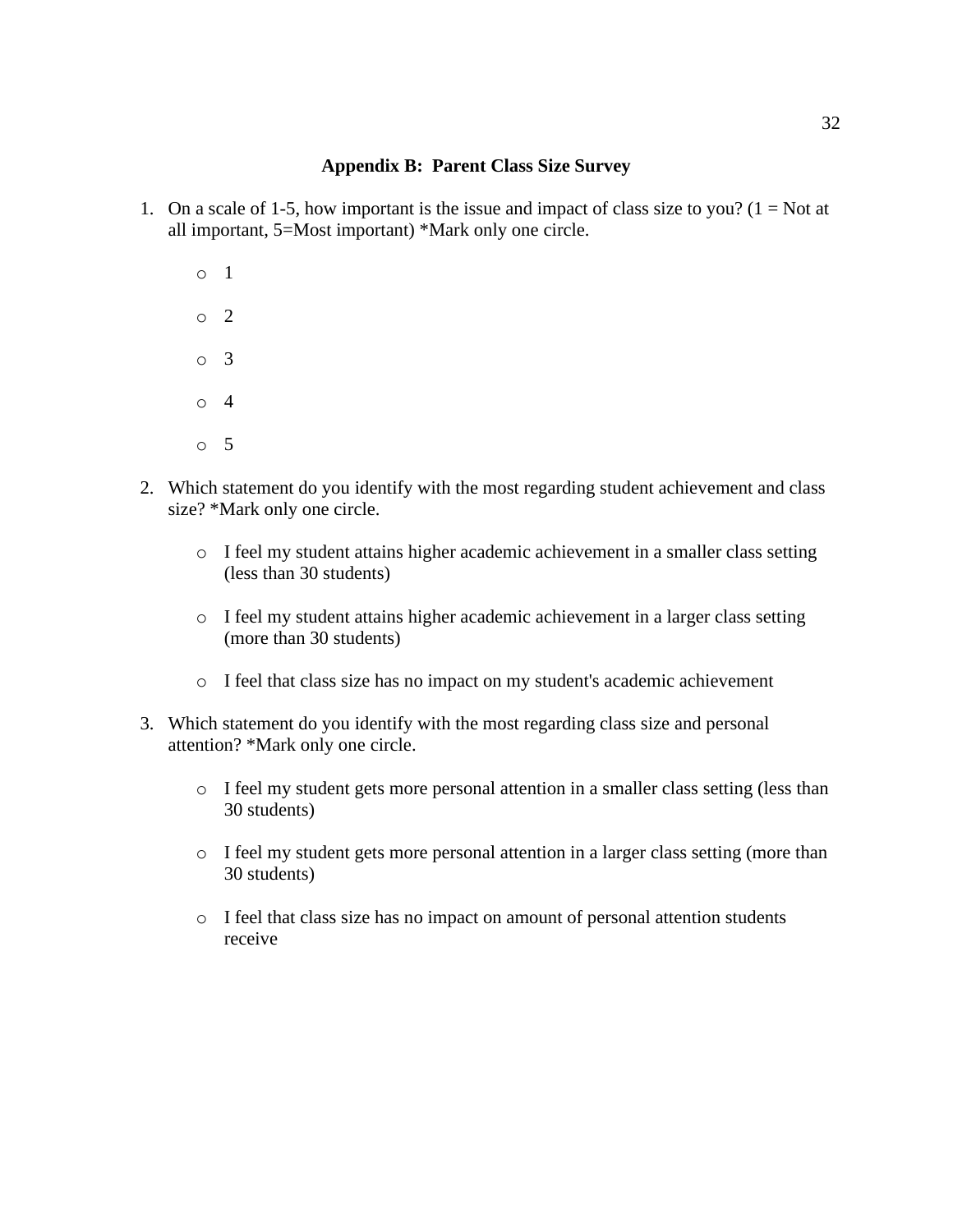- 4. Based on your experience, how many students should be in a given high school class? \*Mark only one circle.
	- o Less than 15
	- o 15 to 19
	- o 20 to 24
	- o 25 to 29
	- o 30 to 35
	- o Over 35
- 5. Are there any comments you would like to make about class size and student achievement?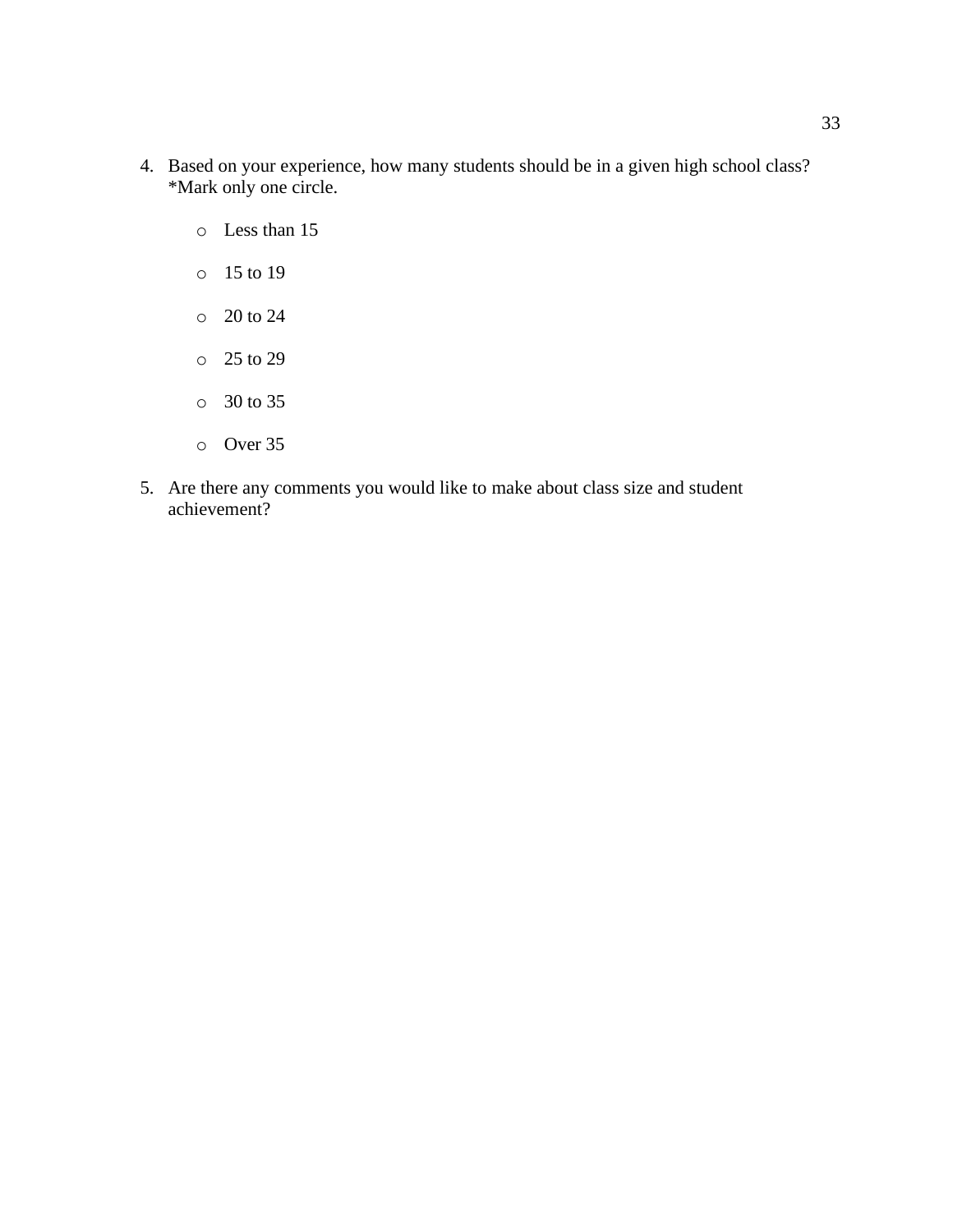# **Appendix C: Teacher Class Size Survey**

- 1. On a scale of 1-5, how important is the issue and impact of class size to you? ( $1 = Not$  at all important, 5=Most important). \*Mark only one circle.
	- o 1 o 2 o 3 o 4 o 5
- 2. Which statement do you identify with the most regarding student achievement and class size? \*Mark only one circle.
	- o I feel my students attain higher academic achievement in a smaller class setting (less than 30 students)
	- o I feel my students attain higher academic achievement in a larger class setting (more than 30 students)
	- o I feel that class size has no impact on my students' academic achievement
- 3. Which statement do you identify with the most regarding class size and personal attention? \*Mark only one circle.
	- o I feel my students get more personal attention in a smaller class setting (less than 30 students)
	- o I feel my students get more personal attention in a larger class setting (more than 30 students)
	- o I feel my that class size has no impact on amount of personal attention students receive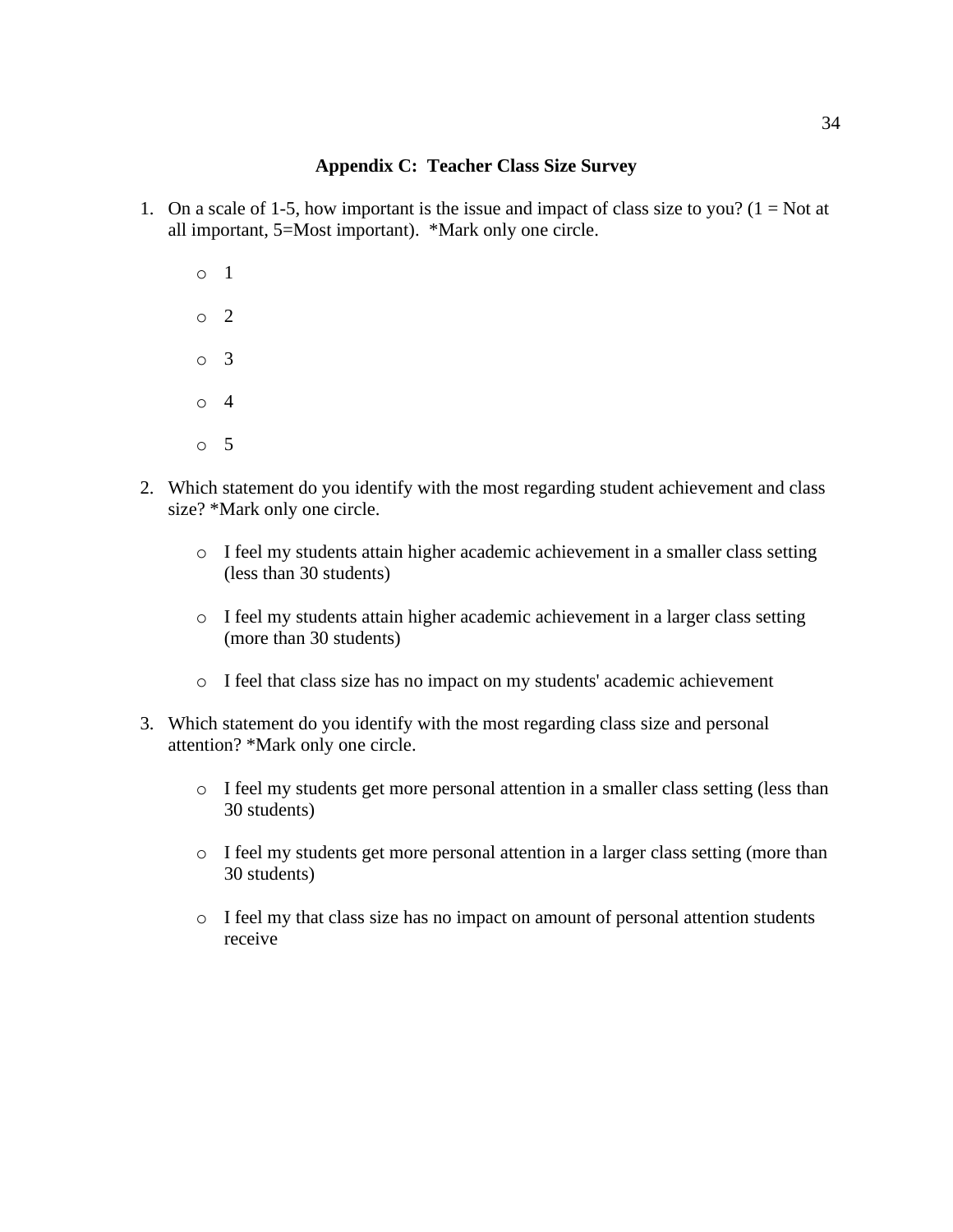- 4. Which statement do you identify with the most regarding class size and workload? \*Mark only one circle.
	- o My workload increases with increased class size
	- o My workload decreases with increased class size
	- o My workload does not increase or decrease with class size
- 5. Based on your experience, have you noticed a correlation between class size and discipline problems? \*Mark only one circle.
	- o Yes, I have noticed that larger classes have more discipline problems
	- o Yes, I have noticed that smaller classes have more discipline problems
	- o No, I have not noticed a correlation between class size and discipline problems
- 6. Based on your experience, have you noticed a correlation between class size and specialized skills learned by students? \*Mark only one circle.
	- o Yes, I have noticed that smaller classes have led to more specialized skills learned by students
	- o Yes, I have noticed that larger classes have led to more specialized skills learned by students
	- o No, I have not noticed a correlation between class size and specialized skills learned by students
- 7. Based on your experience, what is the class size range that results in maximum effectiveness for students in terms of academic achievement? \*Mark only one circle.
	- o Less than 15
	- o 15 to 19
	- o 20 to 24
	- o 25 to 29
	- o 30 to 35

o Over 35